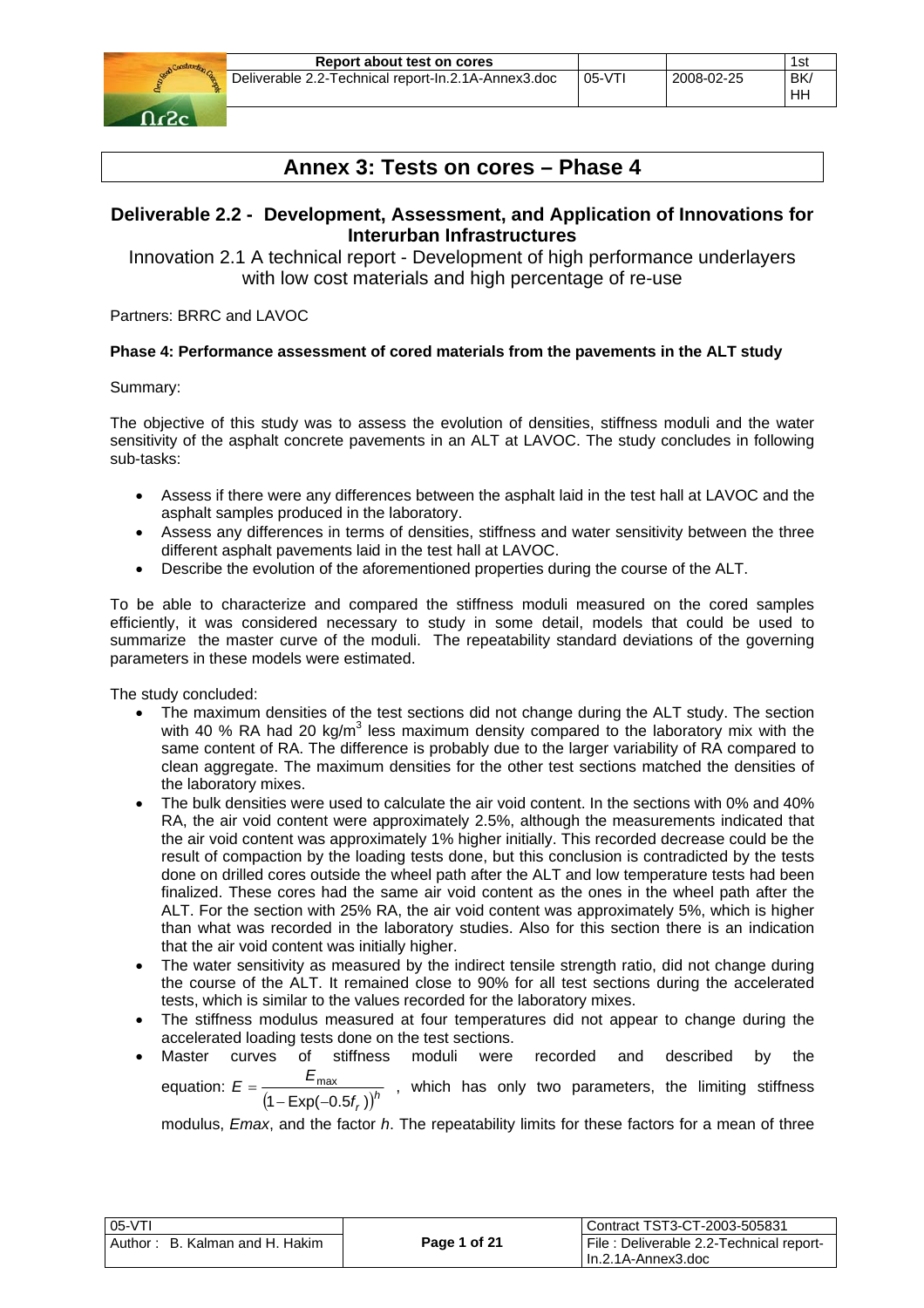

samples were determined to be 10% and 0.16, respectively. There were no recorded change above the repeatability limits for *Emax*,or *h* during the course of the ALT study for the three test sections. The master curves for the tests sections with 0% and 40% RA were also almost identical to the master curves recorded for the laboratory mixes with the same compositions.

### *1.1 Collection of bore cores*

Collection of bore cores was done at three occasions during ALT and low temperature test, and from different positions relative the wheel paths:

- Before the start of the ALT. Cores were collected outside the upcoming wheel paths.
- After the ALT. Cores were collected in the wheel paths.
- After the ALT and the low temperature test. Cores were collected in the wheel paths.
- After the ALT and the low temperature test. Cores were collected outside the wheel paths.

In the ALT hall there were four sections (0;1;2;3), three of them (0;1;2) had two bound layers with 3 cm of a surface layer with "AC MR8" and an underlayer of 8 cm made of EME of different compositions. The fourth section (3) consisted of a single layer of 8 cm made of EME with the same composition as in section 2. The four sections are presented in table 1 below.

|                           | Section 0      | Section 1                                                                | Section 2      | Section 3      |
|---------------------------|----------------|--------------------------------------------------------------------------|----------------|----------------|
|                           |                |                                                                          |                |                |
| Bound layer 1<br>(top)    | 3 cm AC MR8    | 3 cm AC MR8                                                              | 3 cm AC MR8    |                |
| Bound layer 2<br>(bottom) | $RA (= mix 0)$ | 8 cm EME, 0% 8 cm EME, 25% 8 cm EME, 40% 8 cm EME, 40%<br>$RA (= mix 2)$ | $RA (= mix 1)$ | $RA (= mix 1)$ |

**Table 1**: Description of the four test sections in the ALT study.

The designated names and positions of the cores taken from the ALT hall are presented graphically in Appendices A and B. In table 2 short forms of the designations are presented. From this table the descriptions of when, and where from, the cores were drilled out from the test sections, relative to the different phases of the test programme, is also presented.

| <b>Section and</b><br>description<br><b>Position and</b><br>time | Section 0<br>8 cm EME, 0%<br>RA | <b>Section 1</b><br>8 cm EME, 25%<br><b>RA</b> | <b>Section 2</b><br>8 cm EME, 40%<br>RA | <b>Section 3</b><br>8 cm EME, 40%<br>RA, no wearing<br>course |
|------------------------------------------------------------------|---------------------------------|------------------------------------------------|-----------------------------------------|---------------------------------------------------------------|
| Ex wheel path,<br>prior to ALT                                   | C10-C18                         | C19-C27                                        | C6-C9                                   | $C1-C5$                                                       |
| In wheel path,<br>after ALT                                      | C34-C39                         |                                                | C <sub>28</sub> -C <sub>33</sub>        |                                                               |
| In wheel path,<br>after ALT and low<br>temperature<br>treatment  | C52-C57                         | C64-C69                                        | C40-C45                                 |                                                               |
| Ex wheel path,<br>after low<br>temperature                       | C58-C63                         | C70-C75                                        | C46-C51                                 |                                                               |

| $05-VT$                        |              | Contract TST3-CT-2003-505831            |
|--------------------------------|--------------|-----------------------------------------|
| Author: B. Kalman and H. Hakim | Page 2 of 21 | File: Deliverable 2.2-Technical report- |
|                                |              | l In.2.1A-Annex3.doc                    |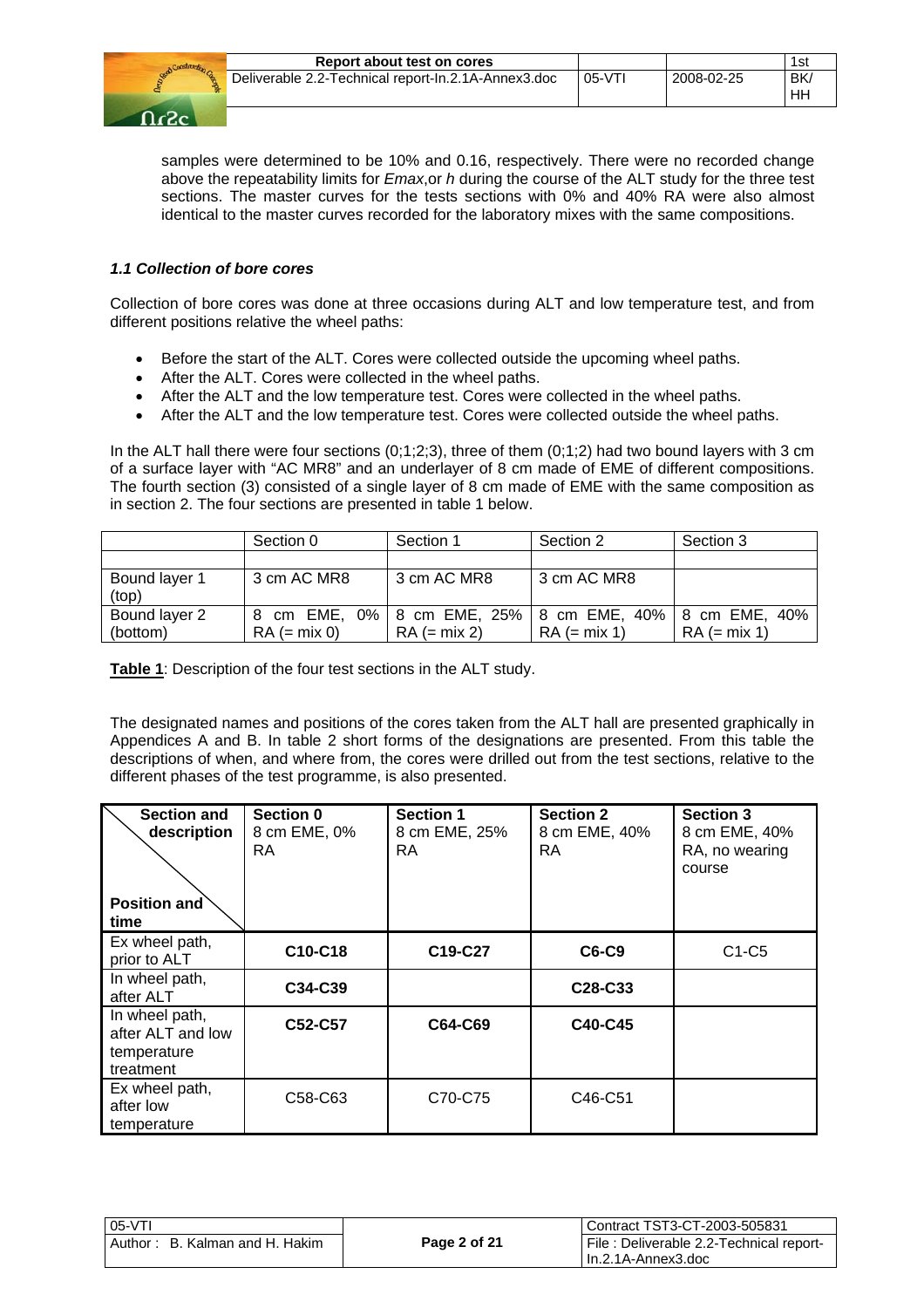| Report about test on cores                          |         |            | 1st       |
|-----------------------------------------------------|---------|------------|-----------|
| Deliverable 2.2-Technical report-In.2.1A-Annex3.doc | $05-VT$ | 2008-02-25 | <b>BK</b> |
|                                                     |         |            | Hh        |
|                                                     |         |            |           |

**Table 2**: Designations of the samples drilled out from the test sections.

#### *1.1 Density and air void content.*

#### *Maximum density*

The maximum densities were measured from a selection of the samples. The method used was EN 12697-5. In table 3 the maximum densities for the selected samples are presented. Before any measurements were done, the EME layers were cut clean from the wearing courses, if present.

| <b>Section and</b><br>description                               | Section 0                                                     |      | <b>Section 1</b>                                      |      | <b>Section 2</b>                                    |      | <b>Section 3</b>                          |      |
|-----------------------------------------------------------------|---------------------------------------------------------------|------|-------------------------------------------------------|------|-----------------------------------------------------|------|-------------------------------------------|------|
| Position and<br>time                                            | 8 cm EME, 0%<br><b>RA</b>                                     |      | 8 cm EME, 25%<br><b>RA</b>                            |      | 8 cm EME, 40%<br><b>RA</b>                          |      | 8 cm EME, 40%<br>RA, no wearing<br>course |      |
| Ex wheel path,<br>prior to ALT                                  | C <sub>14</sub><br>2434<br>$C15 -$<br>2432<br>$C17 -$<br>2432 | 2433 | $C19 -$<br>2438<br>$C20 -$<br>2439<br>$C22$ -<br>2444 | 2441 | $\overline{C6}$ -<br>2434<br>$C7 -$<br>2427         | 2430 | $C5 -$<br>2432                            | 2432 |
| In wheel path,<br>after ALT                                     | $C36 -$<br>2453<br>C37 -<br>2439<br>$C38 -$<br>2437           | 2443 |                                                       |      | $C29 -$<br>2430<br>C30 -<br>2437<br>$C33 -$<br>2439 | 2435 |                                           |      |
| In wheel path,<br>after ALT and low<br>temperature<br>treatment | $C52 -$<br>2448<br>$C53 -$<br>2443<br>$C56 -$<br>2442         | 2444 | C64 -<br>2441<br>C65 -<br>2437<br>C68-<br>2445        | 2441 | C40 -<br>2427<br>$C41 -$<br>2426<br>C45 -<br>2429   | 2427 |                                           |      |
| Ex wheel path,<br>after low<br>temperature<br>treatment         | $C58 -$<br>2436<br>$C61 -$<br>2437<br>$C63 -$<br>2441         | 2438 | C70-<br>2431<br>$C73 -$<br>2435<br>$C75$ .<br>2441    | 2436 | C47 -<br>2431<br>C49-<br>2434<br>$C51 -$<br>2430    | 2432 |                                           |      |
| Mean maximum<br>density                                         | 2439                                                          |      | 2439                                                  |      |                                                     | 2431 |                                           |      |

**Table 3** Maximum density according measured according to EN 12697-5 for a selected number of samples. Individual and average values are presented. All figures are in  $kg/m<sup>3</sup>$ .

The repeatability limit *r* of the method used for measuring the maximum density is 11 kg/m<sup>3</sup>. In general, all individual results are much closer to each other than *r*. The only sample that could be suspected to be an outlier is C36 which differ 14 and 16 kg/m<sup>3</sup> in comparisons with the samples C37 and C38, respectively. Statistically we should expect one of every 20 samples to differ more than *r* from in comparison with similar samples. The differences between the results for C36-38 are rather small and thus we consider the result for C37 as valid as all other measurements. As expected, there is no discernable trend in the density data with respect position and time for the different sections. For

| $05-VT$                        |              | Contract TST3-CT-2003-505831            |
|--------------------------------|--------------|-----------------------------------------|
| Author: B. Kalman and H. Hakim | Page 3 of 21 | File: Deliverable 2.2-Technical report- |
|                                |              | l In.2.1A-Annex3.doc                    |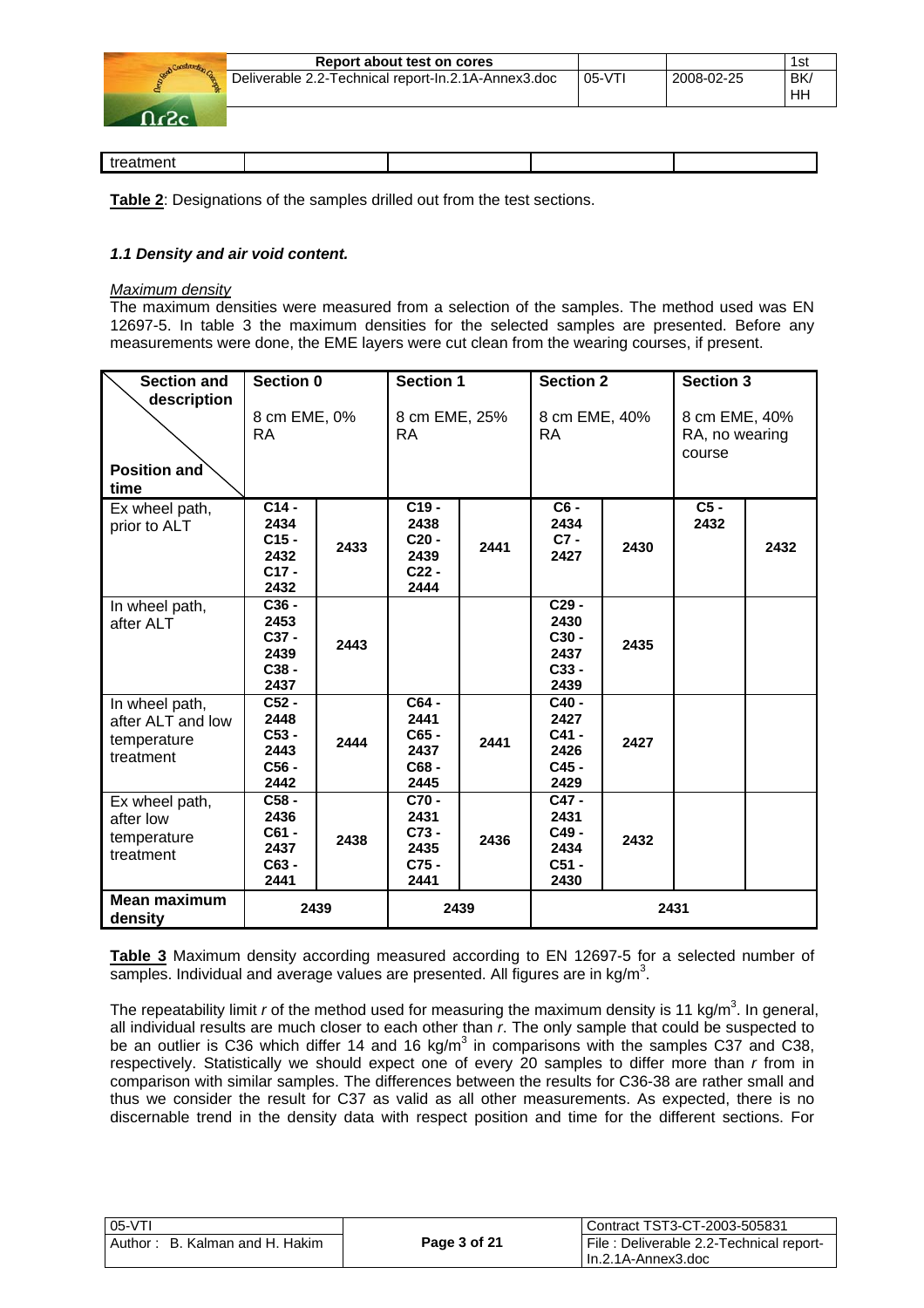

further calculations based partly on the maximum densities of the mixes we will use the average value for each mixture.

In the laboratory produced mixes (see [3]) of the Swiss material, the maximum densities for the mix with 0% RA (sample 491) and the mix with 40% RA (sample 499) were determined to be 2444 kg/m<sup>3</sup> and 2451 kg/m<sup>3</sup> respectively [3]. The difference between the value obtained for the material at the ALT facility and the laboratory prepared mix, for the 0% RA mix is 5 kg/m<sup>3</sup>, which is less than *r*. However for the 40% RA mix, the difference in the results of the maximum density measurement on laboratory prepared material and the material used at the ALT facility is 20 kg/m<sup>3</sup>. We have no explanation for this large difference, except that the repeatability limit for maximum density measurements might be larger for asphalt mixes produced with reclaimed asphalt due to the larger variability of the raw material, than for mixes produced with fresh aggregates and bitumen. In the further calculations of the air void content in the samples, we will use the maximum density measured from the samples collected at the ALT facility.

#### *Bulk density and air void content*

The bulk densities of the samples were measured according to EN 12697-6, method A. The repeatability limit, *r*, and reproducibility limit, *R*, for this method depends to some extent of the percentage of material larger than 11.2 mm. For the current mixes the limits are:  $r$ : 23 kg/m<sup>3</sup> (0% RA),  $2$ 2 kg/m $^3$  (25% RA), 20 kg/m $^3$  (40% RA), and for *R*: 33 kg/m $^3$  (0% RA), 31 kg/m $^3$  (25% RA), 29 kg/m $^3$ (40% RA). Translating those figures into air void contents results in *r* ~ 1.0% and *R* ~ 1.3%.

The bulk densities and the air void contents for the different samples are presented in table 4 to 6. In these tables it is also indicated which test were performed on each sample. ITS is the acronym for Indirect Tensile Strength (EN 12697-23) and wet or dry stand for if the sample was treated with water prior to the test or not. Stiffness measurements were done according to EN 12697-26, method IT-CY at different temperatures in single pulse mode with 122 ms rise time and single pulse mode with 50 ms rise time, but also with sinusoidal loading, where strain was measured across the envelope of the specimen (IT-CY/E). In a few cases, indicated in the tables, stiffness was also measured with sinusoidal loading and strain measured only at the center of the specimen (IT-CY/C).

For section 0 with 0% RA in the mix, the air void content is 3.4% prior to any loading or low temperature tests, while after loading and loading plus low temperature treatment, the recorded air void content is only 2.4% both in and outside the wheel path. It is very tempting to suggest that the ALT decreased the air void content by compaction. However, it is more far fetched to suggest that the EME layer has self compacted as a result of the low temperature treatment as indicated by the lower air void content outside the wheel path after all test had been performed. This is nevertheless the only explanation we have, except the trivial explanation that there had been some mistake in the measurements, or difference in the procedure which we have not noticed. The relatively high air void content prior to any ALT is not due to the leverage of an outlier as all values are rather high compared to what were recorded later on as the test proceeded.

Section 1 with 25% RA in the mix had considerable higher air void content compared to sections 0, 2 and 3. Initially the recorded air void content was 6.9% and after ALT and the low temperature tests the value had decreased to 5.0%. Also this time the air void content was lower (5.3%) outside the wheel path after the low temperature tests compared to the initial value. The higher air void content of this section is in line with the initial compaction test done, where a higher air void content was recorded for this mix when subjected to equal compaction in a gyratory compaction device as the other mixes [2].

For section 2 and 3, with 40% RA in the mix, the air void content was initially 3.6% and after ALT and afterwards around 2%.

| 05-VTI                         |              | Contract TST3-CT-2003-505831             |
|--------------------------------|--------------|------------------------------------------|
| Author: B. Kalman and H. Hakim | Page 4 of 21 | File : Deliverable 2.2-Technical report- |
|                                |              | I In.2.1A-Annex3.doc                     |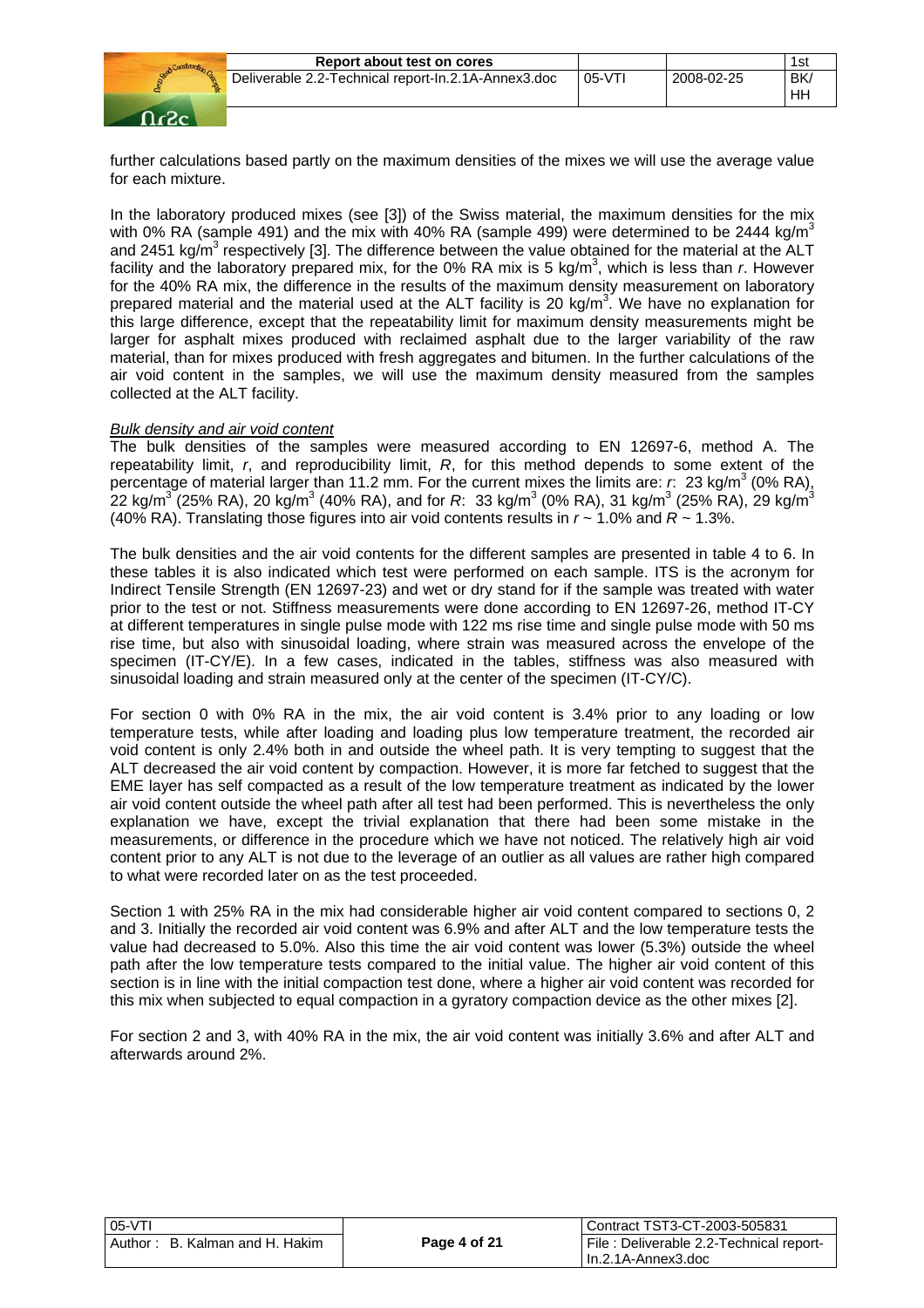

| Report about test on cores                          |          |            | 1si       |
|-----------------------------------------------------|----------|------------|-----------|
| Deliverable 2.2-Technical report-In.2.1A-Annex3.doc | $05-VT1$ | 2008-02-25 | <b>BK</b> |
|                                                     |          |            | ΗH        |

| <b>Position</b><br>and time | <b>Sample</b>   | <b>Bulk</b><br>density<br>(kg/m <sup>3</sup> ) | <b>Mean</b><br><b>bulk</b><br>density<br>$(kg/m^3)$ | Air void<br>content<br>(%) | Mean air<br>void<br>content<br>(%) | <b>Tests performed</b>         |
|-----------------------------|-----------------|------------------------------------------------|-----------------------------------------------------|----------------------------|------------------------------------|--------------------------------|
|                             | C10             | 2361.3                                         |                                                     | 3.2                        |                                    | <b>ITS wet</b>                 |
|                             | C <sub>11</sub> | 2365.5                                         |                                                     | 3.0                        |                                    | <b>ITS wet</b>                 |
|                             | C12             | 2342.1                                         |                                                     | 4.0                        |                                    | <b>ITS wet</b>                 |
| Ex wheel                    | C13             | 2322.7                                         |                                                     | 4.8                        |                                    | <b>Stiffness</b>               |
| path, prior                 | C <sub>14</sub> | 2365.1                                         | 2356.0                                              | 3.0                        | 3.4                                | <b>ITS dry</b>                 |
| to ALT                      | C <sub>15</sub> | 2367.0                                         |                                                     | 3.0                        |                                    | <b>ITS dry</b>                 |
|                             | C16             | 2380.6                                         |                                                     | 2.4                        |                                    | Stiffness**                    |
|                             | C17             | 2345.4                                         |                                                     | 3.9                        |                                    | <b>ITS dry</b>                 |
|                             | C <sub>18</sub> | 2354.4                                         |                                                     | 3.5                        |                                    | <b>Stiffness</b>               |
|                             | C34             | 2371.8                                         |                                                     | 2.8                        |                                    | <b>ITS wet</b>                 |
|                             | C35             | 2387.5                                         | 2380.2                                              | 2.1                        |                                    | <b>ITS wet</b>                 |
| In wheel<br>path, after     | C36             | 2396.0                                         |                                                     | 1.8                        | 2.4                                | <b>Stiffness &amp; ITS dry</b> |
| <b>ALT</b>                  | C37             | 2366.5                                         |                                                     | 3.0                        |                                    | Stiffness** & ITS dry          |
|                             | C38             | 2379.0                                         |                                                     | 2.5                        |                                    | <b>Stiffness &amp; ITS dry</b> |
|                             | C39             | 2380.3                                         |                                                     | 2.4                        |                                    | <b>ITS</b> wet                 |
| In wheel                    | C52             | 2383.1                                         |                                                     | 2.3                        |                                    | <b>Stiffness &amp; ITS dry</b> |
| path, after                 | C <sub>53</sub> | 2375.3                                         |                                                     | 2.6                        |                                    | Stiffness & ITS dry            |
| ALT and                     | C54             | 2371.1                                         | 2381.6                                              | 2.8                        | 2.4                                | <b>ITS</b> wet                 |
| low                         | C <sub>55</sub> | 2390.4                                         |                                                     | 2.0                        |                                    | <b>ITS wet</b>                 |
| temperature                 | C <sub>56</sub> | 2386.2                                         |                                                     | 2.2                        |                                    | <b>Stiffness &amp; ITS dry</b> |
| treatment                   | C <sub>57</sub> | 2383.6                                         |                                                     | 2.3                        |                                    | <b>ITS wet</b>                 |
|                             | C58             | 2376.5                                         |                                                     | 2.6                        |                                    | Stiffness & ITS dry            |
| Ex wheel                    | C <sub>59</sub> | 2383.9                                         |                                                     | 2.3                        |                                    | <b>ITS</b> wet                 |
| path, after<br>low          | C60             | 2375.6                                         | 2380.9                                              | 2.6                        | 2.4                                | <b>ITS wet</b>                 |
| temperature                 | C61             | 2366.8                                         |                                                     | 3.0                        |                                    | <b>Stiffness &amp; ITS dry</b> |
| treatment                   | C62             | 2390.1                                         |                                                     | 2.0                        |                                    | <b>ITS wet</b>                 |
|                             | C63             | 2392.4                                         |                                                     | 1.9                        |                                    | <b>Stiffness &amp; ITS dry</b> |

**Table 4**: Samples taken from section 0, with 0% RA in the mix. Bulk density, air void content and tests performed on the different samples are given. \*\*) Stiffness modulus was also performed at the centre of core (IT-CY/C)

| $05-VT$                           |              | Contract TST3-CT-2003-505831            |
|-----------------------------------|--------------|-----------------------------------------|
| B. Kalman and H. Hakim<br>Author: | Page 5 of 21 | File: Deliverable 2.2-Technical report- |
|                                   |              | l In.2.1A-Annex3.doc                    |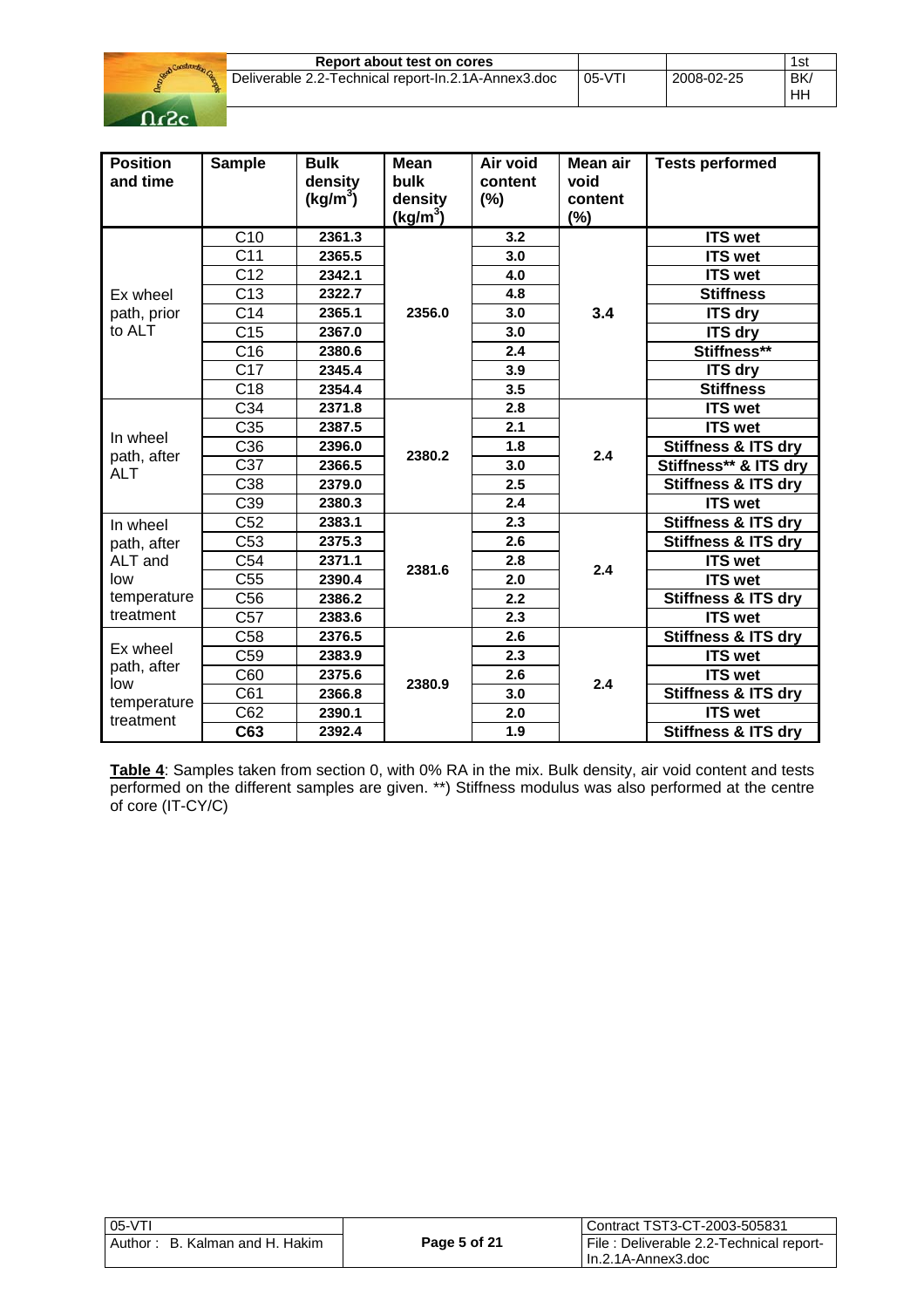

| Report about test on cores                          |                      |            | 1st       |
|-----------------------------------------------------|----------------------|------------|-----------|
| Deliverable 2.2-Technical report-In.2.1A-Annex3.doc | $\overline{05}$ -VTI | 2008-02-25 | <b>BK</b> |
|                                                     |                      |            | HH        |

| <b>Position</b><br>and time                                           | <b>Sample</b>   | <b>Bulk</b><br>density<br>$(kg/m^3)$ | Mean<br>bulk<br>density<br><u>(kg/</u> m <sup>3</sup> ) | Air void<br>content<br>(%) | Mean air<br>void<br>content<br>$(\%)$ | <b>Tests performed</b>         |
|-----------------------------------------------------------------------|-----------------|--------------------------------------|---------------------------------------------------------|----------------------------|---------------------------------------|--------------------------------|
|                                                                       | C <sub>19</sub> | 2275.9                               |                                                         | 6.7                        |                                       | <b>ITS dry</b>                 |
|                                                                       | C <sub>20</sub> | 2251.7                               |                                                         | 7.7                        |                                       | <b>ITS dry</b>                 |
|                                                                       | C <sub>21</sub> | 2232.2                               |                                                         | 8.5                        |                                       | <b>ITS wet</b>                 |
| Ex wheel                                                              | C <sub>22</sub> | 2269.8                               |                                                         | 6.9                        |                                       | <b>ITS dry</b>                 |
| path, prior                                                           | C <sub>23</sub> | 2252.7                               | 2270.4                                                  | 7.6                        | 6.9                                   | <b>Stiffness</b>               |
| to ALT                                                                | C <sub>24</sub> | 2327.5                               |                                                         | 4.6                        |                                       | Stiffness**                    |
|                                                                       | C <sub>25</sub> | 2284.8                               |                                                         | 6.3                        |                                       | <b>ITS wet</b>                 |
|                                                                       | C26             | 2276.4                               |                                                         | 6.7                        |                                       | <b>ITS wet</b>                 |
|                                                                       | C <sub>27</sub> | 2262.9                               |                                                         | 7.2                        |                                       | <b>Stiffness</b>               |
| In wheel<br>path, after<br>ALT and<br>low<br>temperature<br>treatment | C64             | 2331.1                               | 2316.3                                                  | 4.4                        |                                       | <b>Stiffness &amp; ITS dry</b> |
|                                                                       | C65             | 2309.2                               |                                                         | 5.3                        |                                       | <b>Stiffness &amp; ITS dry</b> |
|                                                                       | C66             | 2317.5                               |                                                         | 5.0                        | 5.0                                   | <b>ITS wet</b>                 |
|                                                                       | C67             | 2314.9                               |                                                         | 5.1                        |                                       | <b>ITS wet</b>                 |
|                                                                       | C68             | 2307.1                               |                                                         | 5.4                        |                                       | <b>Stiffness &amp; ITS dry</b> |
|                                                                       | C69             | 2317.9                               |                                                         | 5.0                        |                                       | <b>ITS</b> wet                 |
| Ex wheel<br>path, after                                               | C70             | 2239.1                               |                                                         | $8.2*$                     |                                       | <b>Stiffness &amp; ITS dry</b> |
|                                                                       | C71             | 2287.7                               |                                                         | 6.2                        |                                       | <b>ITS wet</b>                 |
|                                                                       | C72             | 2300.3                               | 2310.5                                                  | 5.7                        | 5.3                                   | <b>Stiffness &amp; ITS dry</b> |
| low<br>temperature                                                    | C73             | 2327.5                               |                                                         | 4.6                        |                                       | <b>ITS wet</b>                 |
| treatment                                                             | C74             | 2316.3                               |                                                         | 5.0                        |                                       | <b>Stiffness &amp; ITS dry</b> |
|                                                                       | C75             | 2320.8                               |                                                         | 4.8                        |                                       | <b>ITS wet</b>                 |

**Table 5**: Samples taken from section 1, with 25% RA in the mix. Bulk density, air void content and tests performed on the different samples are given. \*) The value considered as an outlier and is not included in the calculation of the mean values. \*\*) Stiffness modulus was also performed at the centre of core (IT-CY/C)

| $05-VT$                           |              | Contract TST3-CT-2003-505831            |
|-----------------------------------|--------------|-----------------------------------------|
| Author:<br>B. Kalman and H. Hakim | Page 6 of 21 | File: Deliverable 2.2-Technical report- |
|                                   |              | l In.2.1A-Annex3.doc                    |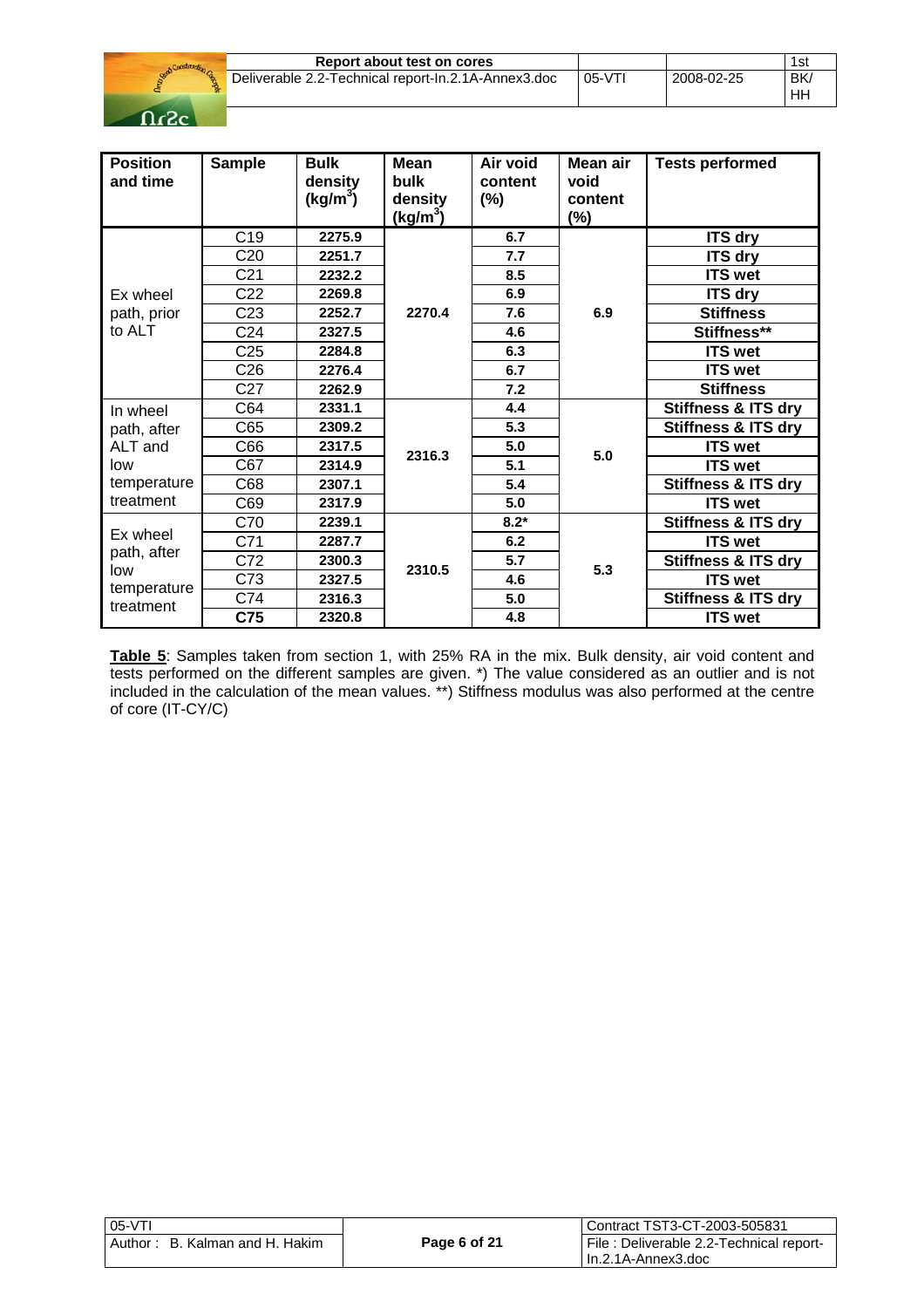

| Report about test on cores                          |         |            | 1st |
|-----------------------------------------------------|---------|------------|-----|
| Deliverable 2.2-Technical report-In.2.1A-Annex3.doc | $05-VT$ | 2008-02-25 | BK  |
|                                                     |         |            | HH  |

| <b>Position</b><br>and time | <b>Sample</b>    | <b>Bulk</b><br>density<br>(kg/m <sup>3</sup> ) | <b>Mean</b><br><b>bulk</b><br>density<br>$(kg/m^3)$ | Air void<br>content<br>(%) | Mean air<br>void<br>content<br>(%) | <b>Tests performed</b>         |
|-----------------------------|------------------|------------------------------------------------|-----------------------------------------------------|----------------------------|------------------------------------|--------------------------------|
|                             | $\overline{C1*}$ | 2359.3                                         |                                                     | 3.0                        |                                    | <b>ITS wet</b>                 |
|                             | $C2*$            | 2335.2                                         |                                                     | 4.0                        |                                    | <b>Stiffness</b>               |
|                             | $C3*$            | 2370.5                                         |                                                     | 2.5                        |                                    | Stiffness**                    |
| Ex wheel                    | $C4*$            | 2306.6                                         |                                                     | 5.1                        |                                    | <b>Stiffness</b>               |
| path, prior                 | $C5*$            | 2336.1                                         | 2344.9                                              | 3.9                        | 3.6                                | <b>ITS dry</b>                 |
| to ALT                      | C <sub>6</sub>   | 2357.9                                         |                                                     | 3.0                        |                                    | <b>ITS dry</b>                 |
|                             | C7               | 2354.8                                         |                                                     | 3.1                        |                                    | <b>ITS dry</b>                 |
|                             | $\overline{C8}$  | 2348.1                                         |                                                     | 3.4                        |                                    | <b>ITS wet</b>                 |
|                             | C <sub>9</sub>   | 2335.9                                         |                                                     | 3.9                        |                                    | <b>ITS wet</b>                 |
| In wheel                    | C <sub>28</sub>  | 2378.7                                         | 2377.8                                              | 2.2                        |                                    | <b>ITS wet</b>                 |
|                             | C <sub>29</sub>  | 2355.4                                         |                                                     | 3.1                        | 2.2                                | <b>Stiffness &amp; ITS dry</b> |
|                             | C <sub>30</sub>  | 2378.3                                         |                                                     | 2.2                        |                                    | Stiffness** & ITS dry          |
| path, after<br><b>ALT</b>   | C <sub>31</sub>  | 2386.7                                         |                                                     | 1.8                        |                                    | <b>ITS wet</b>                 |
|                             | $\overline{C32}$ | 2372.0                                         |                                                     | 2.4                        |                                    | <b>ITS wet</b>                 |
|                             | C33              | 2395.8                                         |                                                     | 1.5                        |                                    | <b>Stiffness &amp; ITS dry</b> |
| In wheel                    | C40              | 2367.5                                         |                                                     | 2.6                        |                                    | <b>Stiffness &amp; ITS dry</b> |
| path, after                 | C41              | 2395.1                                         |                                                     | 1.5                        |                                    | <b>Stiffness &amp; ITS dry</b> |
| ALT and                     | C42              | 2391.1                                         | 2386.8                                              | 1.7                        | 1.8                                | <b>ITS</b> wet                 |
| low                         | C43              | 2376.8                                         |                                                     | 2.2                        |                                    | <b>ITS wet</b>                 |
| temperature                 | C44              | 2393.0                                         |                                                     | 1.6                        |                                    | <b>ITS wet</b>                 |
| treatment                   | C45              | 2397.2                                         |                                                     | $1.4$                      |                                    | <b>Stiffness &amp; ITS dry</b> |
|                             | C46              | 2401.4                                         |                                                     | 1.2                        |                                    | <b>ITS</b> wet                 |
| Ex wheel                    | C47              | 2385.1                                         |                                                     | 1.9                        |                                    | <b>Stiffness &amp; ITS dry</b> |
| path, after                 | C48              | 2364.2                                         | 2376.1                                              | 2.8                        | 2.3                                | <b>ITS wet</b>                 |
| low<br>temperature          | C49              | 2375.6                                         |                                                     | 2.3                        |                                    | <b>Stiffness &amp; ITS dry</b> |
| treatment                   | $\overline{C50}$ | 2361.9                                         |                                                     | 2.9                        |                                    | <b>ITS wet</b>                 |
|                             | C51              | 2368.2                                         |                                                     | 2.6                        |                                    | <b>Stiffness &amp; ITS dry</b> |

**Table 6**: Samples taken from section 2 and 3, with 40% RA in the mix. Bulk density, air void content and tests performed on the different samples are given. \*) Samples from section 3, i.e. without wearing course on top of the EME. \*\*) Stiffness modulus was also performed at the centre of core (IT-CY/C)

### *1.1 Retained Indirect Tensile tests*

The water sensitivity of the materials were tested with the retained indirect tensile test, EN 12697-12, at 25°C. The indirect tensile strengths, the air void content and the indirect tensile strength ratio are presented in tables 7-9 for the test sections 0-3.

| $\mid$ 05-VTI                     |              | Contract TST3-CT-2003-505831            |
|-----------------------------------|--------------|-----------------------------------------|
| l Author: B. Kalman and H. Hakim_ | Page 7 of 21 | File: Deliverable 2.2-Technical report- |
|                                   |              | l In.2.1A-Annex3.doc                    |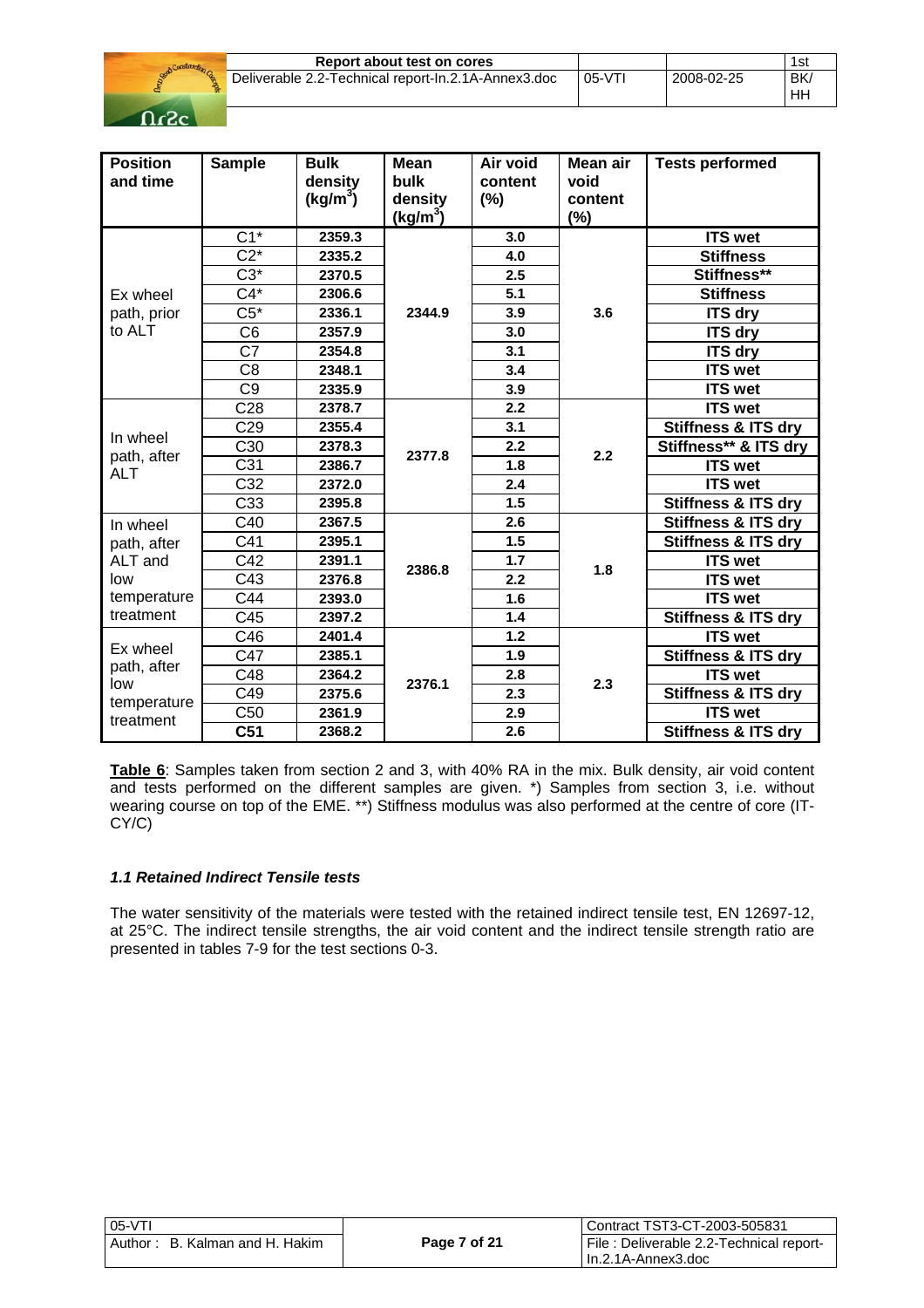

| Report about test on cores                          |         |            | 1sı             |
|-----------------------------------------------------|---------|------------|-----------------|
| Deliverable 2.2-Technical report-In.2.1A-Annex3.doc | $05-VT$ | 2008-02-25 | <b>BK</b><br>HF |

| <b>Position</b><br>and time                   | <b>Sample</b>   | Air void<br>content<br>$(\%)$ | <b>Pre-treatment</b> | <b>Tensile strength</b><br>(MPa) | ITSR (%) |
|-----------------------------------------------|-----------------|-------------------------------|----------------------|----------------------------------|----------|
|                                               | C10             | 3.2                           | Wet                  | 1.807                            |          |
|                                               | C <sub>11</sub> | 3.0                           | Wet                  | 1.765                            |          |
| Ex wheel                                      | C12             | 4.0                           | Wet                  | 1.688                            | 89.7     |
| path, prior<br>to ALT                         | C <sub>14</sub> | 3.0                           | Dry                  | 1.934                            |          |
|                                               | C <sub>15</sub> | 3.0                           | Dry                  | 1.946                            |          |
|                                               | C17             | 3.9                           | Dry                  | 1.987                            |          |
|                                               | C34             | 2.8                           | Wet                  | 1.695                            |          |
|                                               | C35             | 2.1                           | Wet                  | 1.876                            |          |
| In wheel                                      | C36             | 1.8                           | Dry                  | 2.020                            | 91.2     |
| path, after<br><b>ALT</b>                     | C37             | 3.0                           | Dry                  | 1.947                            |          |
|                                               | C38             | 2.5                           | Dry                  | 1.936                            |          |
|                                               | C39             | 2.4                           | Wet                  | 1.810                            |          |
| In wheel                                      | C52             | 2.3                           | Dry                  | 1.853                            |          |
| path, after                                   | C <sub>53</sub> | 2.6                           | Dry                  | 1.774                            |          |
| ALT and                                       | C54             | 2.8                           | Wet                  | 1.612                            | 88.9     |
| low                                           | C <sub>55</sub> | 2.0                           | Wet                  | 1.653                            |          |
| temperature                                   | C56             | 2.2                           | Dry                  | 1.921                            |          |
| treatment                                     | C <sub>57</sub> | 2.3                           | Wet                  | 1.670                            |          |
| Ex wheel<br>path, after<br>low<br>temperature | C58             | 2.6                           | Dry                  | 1.997                            |          |
|                                               | C59             | 2.3                           | Wet                  | 1.902                            |          |
|                                               | C60             | 2.6                           | Wet                  | 1.873                            | 94.8     |
|                                               | C61             | 3.0                           | Dry                  | 1.952                            |          |
| treatment                                     | C62             | 2.0                           | Wet                  | 1.732                            |          |
|                                               | C63             | 1.9                           | <b>Dry</b>           | 1.856                            |          |

**Table 7**: Samples taken from section 0, with 0% RA in the mix. Air void content, indirect tensile strength and indirect tensile strength ratio (ITSR) are presented.

The variation of ITSR is much less than the reported repeatability limit of 15% for the method. The values are also consistent with the values obtained in phase 2 and 3 of these test [2,3]. There were no adverse affect of the water sensitivity due to the ALT or the low temperature tests done on the test section.

| $\mid$ 05-VTI                     |              | Contract TST3-CT-2003-505831            |
|-----------------------------------|--------------|-----------------------------------------|
| l Author: B. Kalman and H. Hakim_ | Page 8 of 21 | File: Deliverable 2.2-Technical report- |
|                                   |              | l In.2.1A-Annex3.doc                    |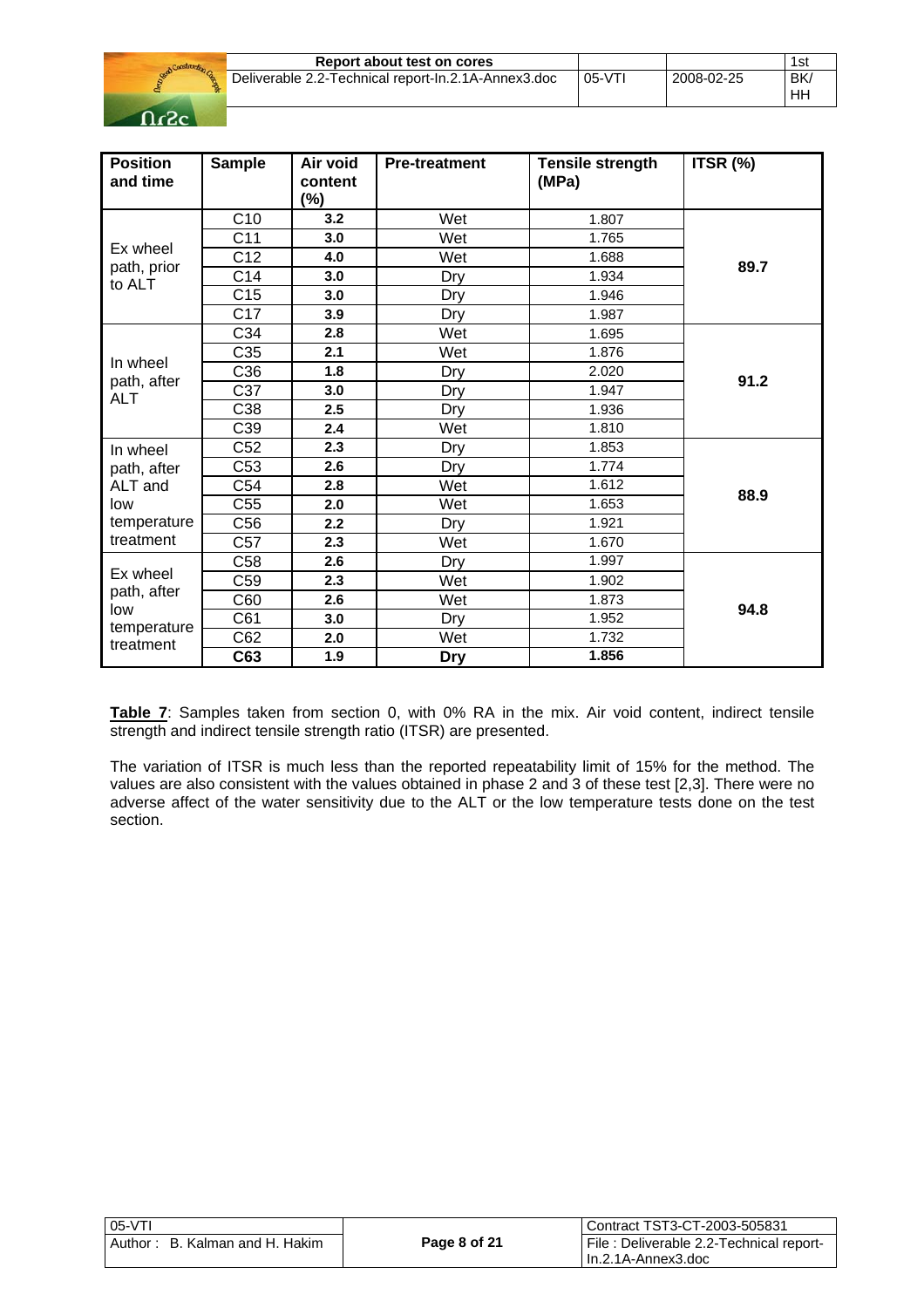

| Report about test on cores                            |        |            | 1sı      |
|-------------------------------------------------------|--------|------------|----------|
| Deliverable 2.2-Technical report-In.2.1A-Annex3.doc ' | 05-VTI | 2008-02-25 | BK<br>HН |

| <b>Position</b><br>and time    | <b>Sample</b>   | Air void<br>content<br>$(\%)$ | <b>Pre-treatment</b> | <b>Tensile strength</b><br>(MPa) | ITSR (%) |
|--------------------------------|-----------------|-------------------------------|----------------------|----------------------------------|----------|
|                                | C <sub>19</sub> | 6.7                           | Dry                  | 1.458                            |          |
|                                | C <sub>20</sub> | 7.7                           | Dry                  | 1.455                            |          |
| Ex wheel                       | C <sub>21</sub> | 8.5                           | Wet                  | 1.144                            |          |
| path, prior<br>to ALT          | C <sub>22</sub> | 6.9                           | Dry                  | 1.503                            | 87.9     |
|                                | C <sub>25</sub> | 6.3                           | Wet                  | 1.367                            |          |
|                                | C <sub>26</sub> | 6.7                           | Wet                  | 1.371                            |          |
| In wheel                       | C64             | 4.4                           | Dry                  | 1.713                            |          |
| path, after                    | C65             | 5.3                           | Dry                  | 1.618                            |          |
| ALT and                        | C66             | 5.0                           | Wet                  | 1.517                            |          |
| low                            | C67             | 5.1                           | Wet                  | 1.517                            | 92.4     |
| temperature                    | C68             | 5.4                           | Dry                  | 1.644                            |          |
| treatment                      | C69             | 5.0                           | Wet                  | 1.561                            |          |
| Ex wheel<br>path, after<br>low | C70             | 8.2                           | Dry                  | 1.349                            |          |
|                                | C71             | 6.2                           | Wet                  | 1.425                            |          |
|                                | C72             | 5.7                           | Dry                  | 1.515                            |          |
|                                | C73             | 4.6                           | Wet                  | 1.723                            | 93.5     |
| temperature<br>treatment       | C74             | 5.0                           | Dry                  | 1.545                            |          |
|                                | C75             | 4.8                           | Wet                  | 1.726                            |          |

**Table 8**: Samples taken from section 1, with 25% RA in the mix. Air void content, indirect tensile strength and indirect tensile strength ratio (ITSR) are presented.

The same conclusions could be drawn for this test section as the previous one regarding ITSR and water sensitivity.

| l 05-VTI                       |              | l Contract TST3-CT-2003-505831          |
|--------------------------------|--------------|-----------------------------------------|
| Author: B. Kalman and H. Hakim | Page 9 of 21 | File: Deliverable 2.2-Technical report- |
|                                |              | l In.2.1A-Annex3.doc                    |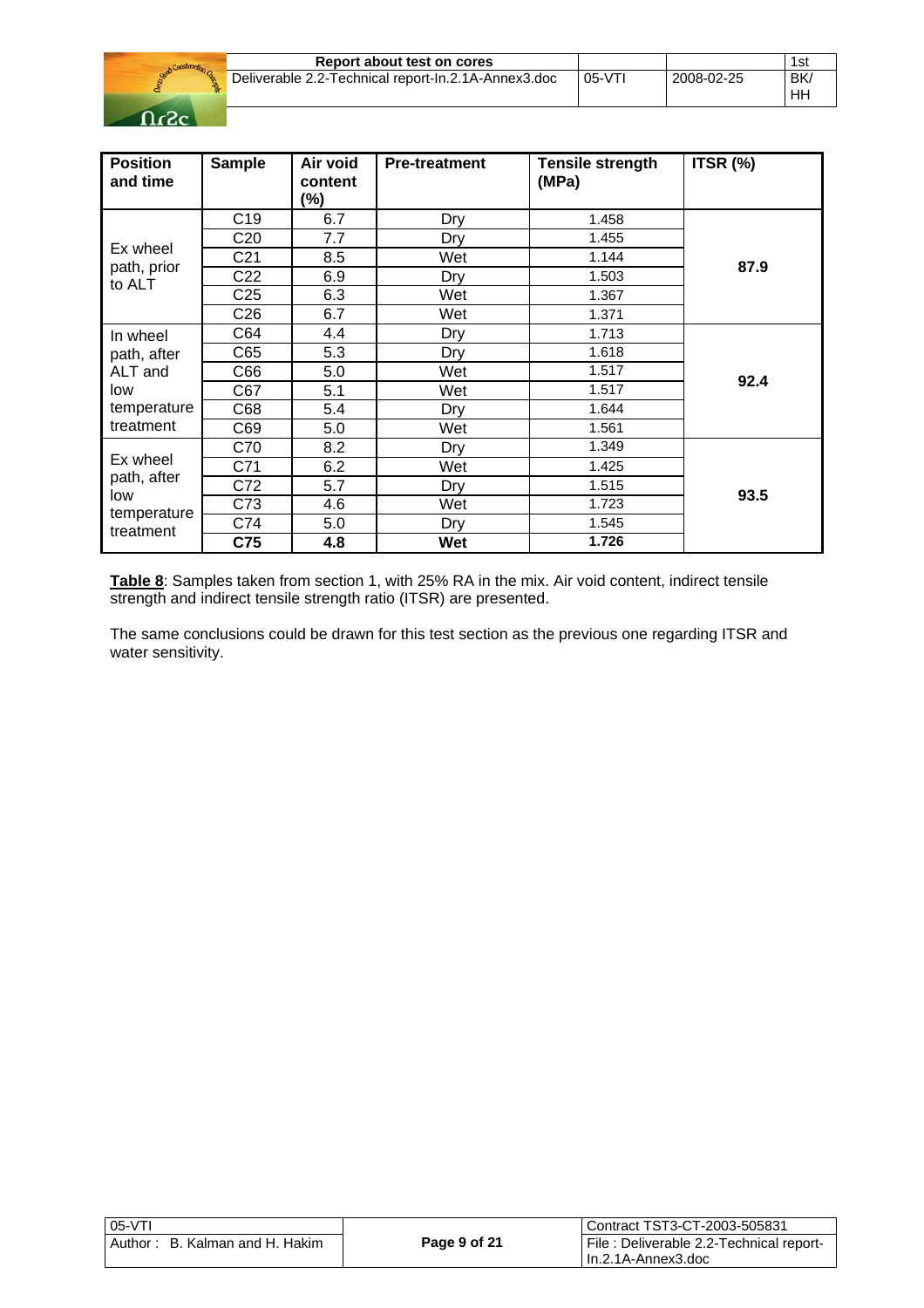

| Report about test on cores                          |         |            | 1st |
|-----------------------------------------------------|---------|------------|-----|
| Deliverable 2.2-Technical report-In.2.1A-Annex3.doc | $05-VT$ | 2008-02-25 | BK. |
|                                                     |         |            | ΗH  |

| <b>Position</b><br>and time | <b>Sample</b>   | Air void<br>content<br>$(\%)$ | <b>Pre-treatment</b> | <b>Tensile strength</b><br>(MPa) | ITSR (%) |
|-----------------------------|-----------------|-------------------------------|----------------------|----------------------------------|----------|
|                             | $C1^*$          | 3.0                           | Wet                  | 1.475                            |          |
|                             | $C5*$           | 3.9                           | Dry                  | 1.485                            |          |
| Ex wheel<br>path, prior     | C <sub>6</sub>  | 3.0                           | Dry                  | 1.468                            | 97.4     |
| to ALT                      | C7              | 3.1                           | Dry                  | 1.440                            |          |
|                             | C <sub>8</sub>  | 3.4                           | Wet                  | 1.348                            |          |
|                             | C <sub>9</sub>  | 3.9                           | Wet                  | 1.456                            |          |
|                             | C <sub>28</sub> | 2.2                           | Wet                  | 1.318                            |          |
|                             | C <sub>29</sub> | 3.1                           | Dry                  | 1.443                            |          |
| In wheel                    | C30             | 2.2                           | Dry                  | 1.578                            | 87.7     |
| path, after<br><b>ALT</b>   | C <sub>31</sub> | 1.8                           | Wet                  | 1.310                            |          |
|                             | C32             | 2.4                           | Wet                  | 1.310                            |          |
|                             | C33             | 1.5                           | Dry                  | 1.467                            |          |
| In wheel                    | C40             | 2.6                           | Dry                  | 1.470                            |          |
| path, after                 | C41             | 1.5                           | Dry                  | 1.469                            |          |
| ALT and                     | C42             | 1.7                           | Wet                  | 1.395                            | 91.7     |
| low                         | C43             | 2.2                           | Wet                  | 1.370                            |          |
| temperature                 | C44             | 1.6                           | Wet                  | 1.391                            |          |
| treatment                   | C45             | 1.4                           | Dry                  | 1.596                            |          |
|                             | C46             | 1.2                           | Wet                  | 1.373                            |          |
| Ex wheel                    | C47             | 1.9                           | Dry                  | 1.611                            |          |
| path, after<br>low          | C48             | 2.8                           | Wet                  | 1.468                            | 90.7     |
| temperature                 | C49             | 2.3                           | Dry                  | 1.481                            |          |
| treatment                   | C50             | 2.9                           | Wet                  | 1.359                            |          |
|                             | C <sub>51</sub> | 2.6                           | <b>Dry</b>           | 1.541                            |          |

**Table 9**: Samples taken from section 2 and 3, with 40% RA in the mix. Air void content, indirect tensile strength and indirect tensile strength ratio (ITSR) are presented. \*) Sample from section 3, without wearing course.

Once again there are no evidence in the water sensitivity measurements indicating that the performance of the test sections decreased during the ALT and the low temperature tests.

| 05-VTI                         |               | Contract TST3-CT-2003-505831                                     |
|--------------------------------|---------------|------------------------------------------------------------------|
| Author: B. Kalman and H. Hakim | Page 10 of 21 | File : Deliverable 2.2-Technical report-<br>I In.2.1A-Annex3.doc |
|                                |               |                                                                  |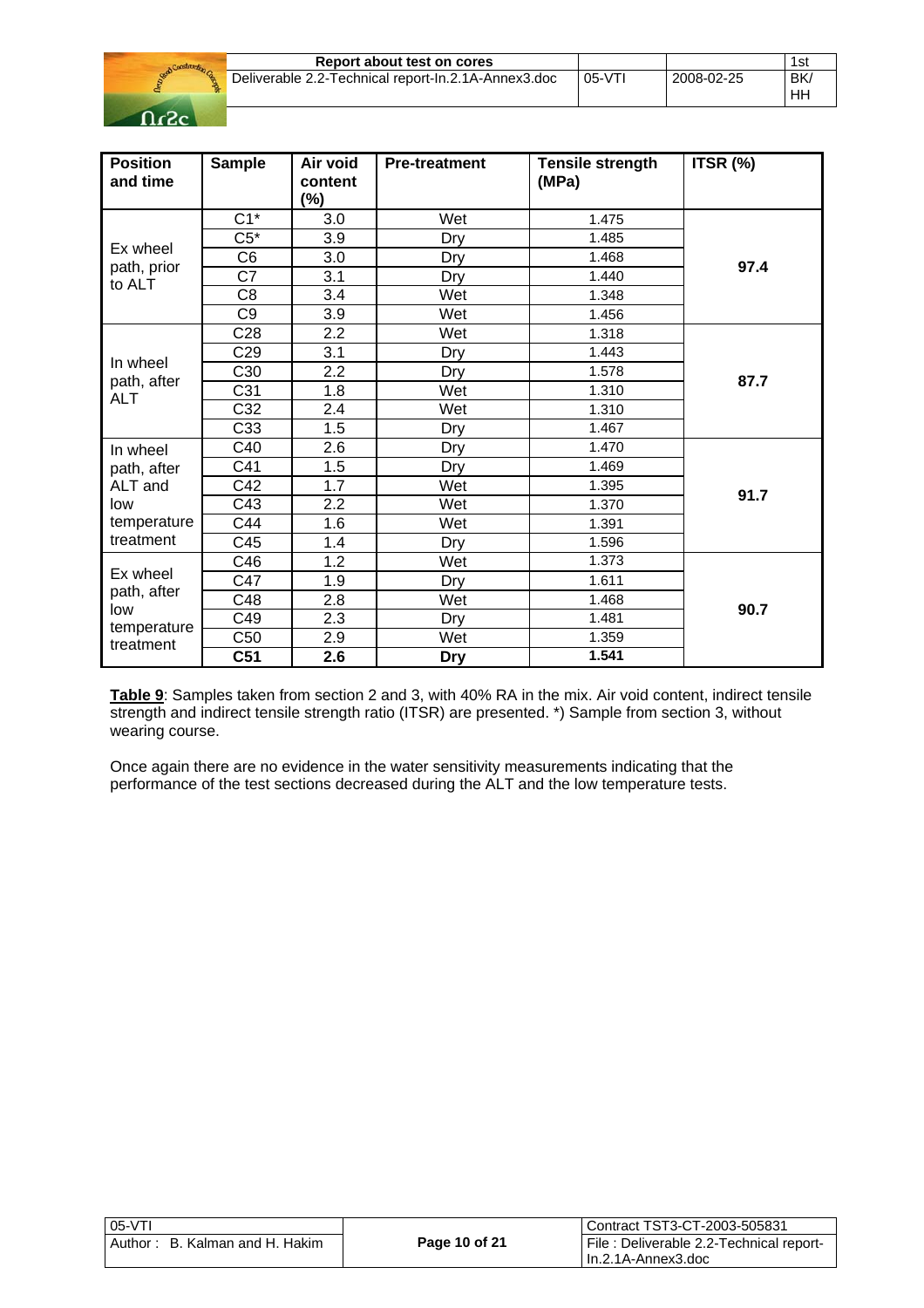

## **2.2 Stiffness modulus IT-CY**

The stiffness modulus was determined according to EN12697-26 with the IT-CY geometry as described in [3]. Two rise times were used, namely 122 ms and 50 ms. The tests were done at four temperatures: -10°C, 0°C, 15°C and 30°C.

The average stiffness modulus of three samples are presented in figures 1-3 for the four temperatures along the progression of the tests.



**Figure 1** Stiffness modulus for samples from section 0, with 0% RA. The moduli have been recorded at four temperatures and with two different rise times of the load.

| 05-VTI                         |               | l Contract TST3-CT-2003-505831          |
|--------------------------------|---------------|-----------------------------------------|
| Author: B. Kalman and H. Hakim | Page 11 of 21 | File: Deliverable 2.2-Technical report- |
|                                |               | l In.2.1A-Annex3.doc                    |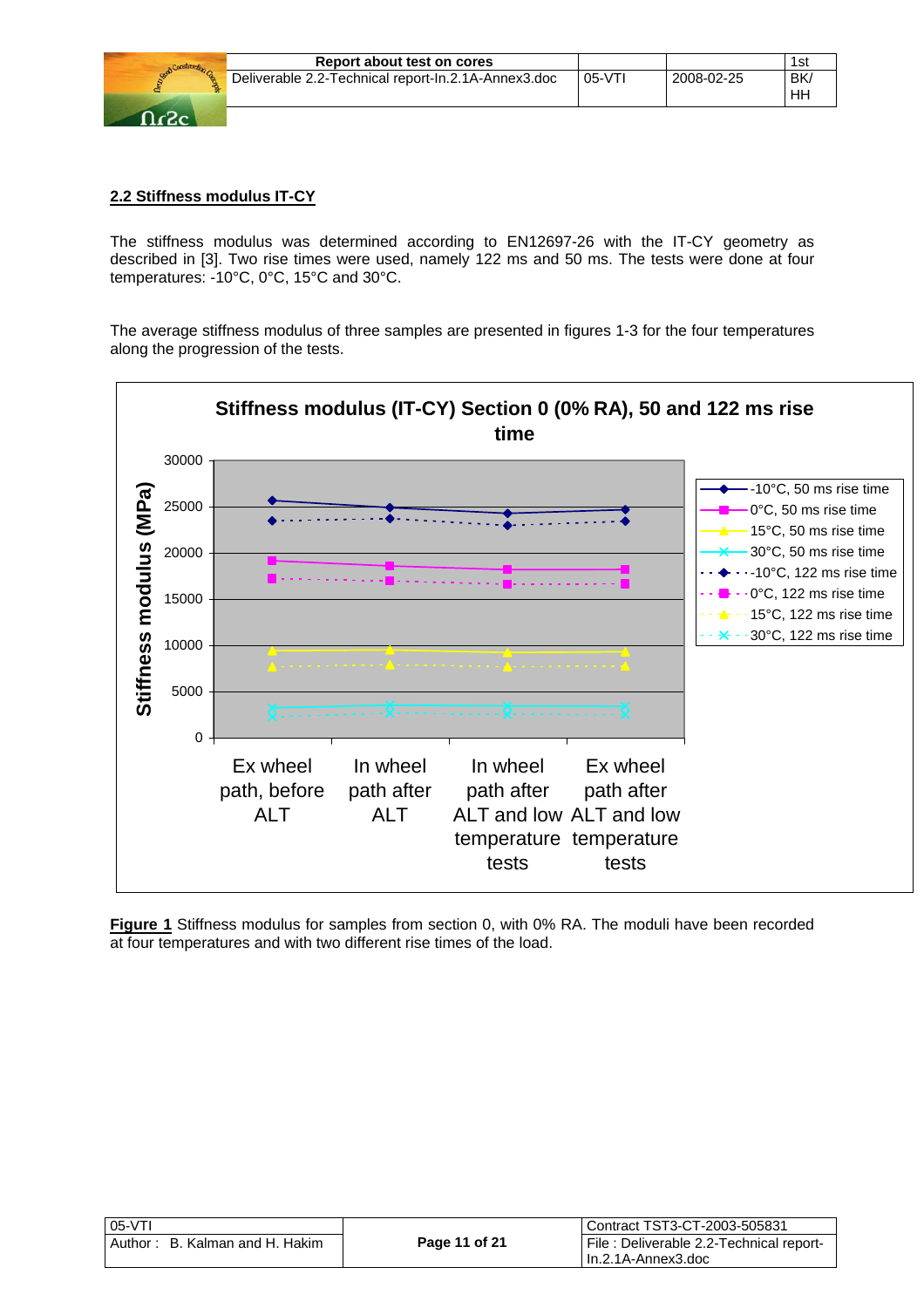|         | Report about test on cores                          |          |            | 1st             |
|---------|-----------------------------------------------------|----------|------------|-----------------|
|         | Deliverable 2.2-Technical report-In.2.1A-Annex3.doc | $05-VT1$ | 2008-02-25 | <b>BK</b><br>HН |
| - כי- ר |                                                     |          |            |                 |



**Figure 2** Stiffness modulus for samples from section 1, with 25% RA. The moduli have been recorded at four temperatures and with two different rise times of the load.

| $05-VT$                           |               | Contract TST3-CT-2003-505831            |
|-----------------------------------|---------------|-----------------------------------------|
| B. Kalman and H. Hakim<br>Author: | Page 12 of 21 | File: Deliverable 2.2-Technical report- |
|                                   |               | l In.2.1A-Annex3.doc                    |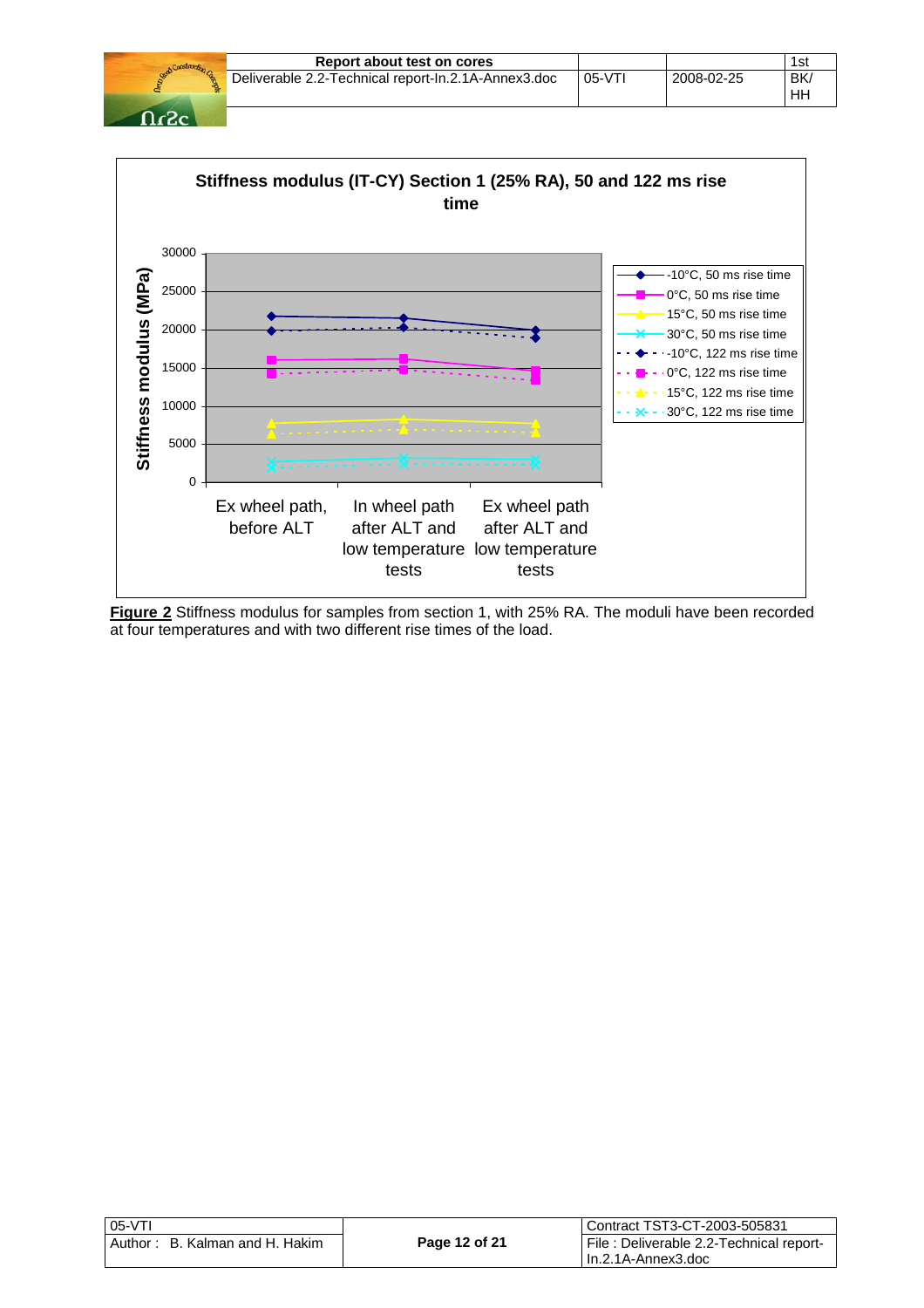|      | Report about test on cores                          |          |            | 1st |
|------|-----------------------------------------------------|----------|------------|-----|
|      | Deliverable 2.2-Technical report-In.2.1A-Annex3.doc | $05-VT1$ | 2008-02-25 | BK/ |
|      |                                                     |          |            | HН  |
| በሪፖሪ |                                                     |          |            |     |



**Figure 3** Stiffness moduli for samples from sections 2 and 3, with 0% RA. The moduli have been recorded at four temperatures and with two different rise times of the load.

The figures 1-3 indicates that there is little or no changes in the moduli of the material during the course of the ALT or after the low temperature tests of the test sections. The small noticeable differences in the moduli might be due to variation in the samples, for example the void content.

The stiffest section is section 0, with 0% RA. The stiffness for section 1 with 25% RA is somewhat less stiff than section 2 and 3 with 40 % RA. One reason for section 1 being a little bit less stiff than the other sections could be that the void content of this section is higher than for the other sections, but the composition of this mix is also different from the other. The air void content of section 1 is approximately 5% compared to approximately 2-2.5% for the other sections.

#### *2.3 Stiffness modulus IT-CY master curves*

In an attempt to more accurately follow the stiffness properties for the test sections, the method of master curves was used. The master curves, once appropriately summarized in an equation could be used to verify if any recorded differences are within, or exceeds, the statistical variance of the method.

The method of constructing the master curves for the IT-CY/E geometry was detailed in [2]. In this study we have focused on the stiffness modulus and have paid less attention to the phase angle. Two equations were tested to summarize the master curves for the stiffness modulus, e.g. the stiffness modulus versus the reduced frequency was nonlinearly fitted to the equations: Firstly a quite simple model was used with only two adjustable parameters:

| $05-VT$                          |               | l Contract TST3-CT-2003-505831          |
|----------------------------------|---------------|-----------------------------------------|
| l Author: B. Kalman and H. Hakim | Page 13 of 21 | File: Deliverable 2.2-Technical report- |
|                                  |               | I In.2.1A-Annex3.doc                    |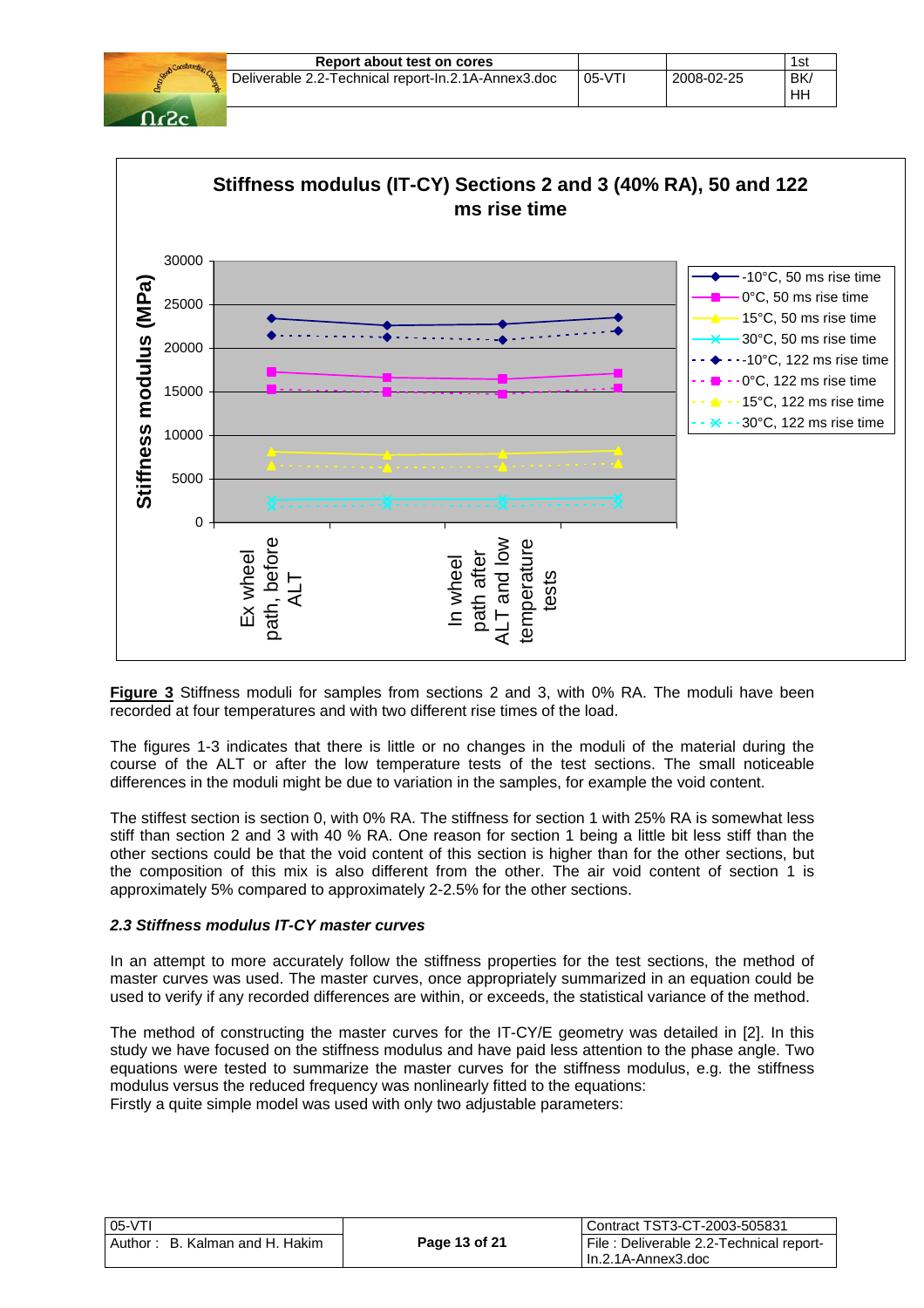

$$
E = \frac{E_{\text{max}}}{\left(1 - \text{Exp}(-0.5f_r)\right)^h} \tag{1}
$$

where  $f_r$  is the reduced frequency,  $E_{\text{max}}$  is the limiting stiffness and *h* is a shape factor dictating how fast *E* is approaching  $E_{\text{max}}$ . The adjustable parameters in this model are the  $E_{\text{max}}$  and *h*. The reduced frequency is calculated from an Arrhenius type of equation:

$$
f_r = \frac{10920}{\left(\frac{1}{T} + \frac{1}{283}\right)} + \log(f) \tag{2}
$$

where *f* is the frequency and *T* is the absolute temperature. This model is called model r (robust) in this paper.

Equation 1 could be allowed to be more flexible by for example replacing the factor 0.5 with an adjustable parameter, or allowing the stiffness modulus approaching another limit than zero by introducing a (low) limiting stiffness modulus in the equation. However, numerous trials with these more complex equations didn't result in improved fit between the experimental data and the fitting equations as judged by the sums of squares of the residuals etc. Thus, equation r was kept as a good candidate equation to summarize the stiffness modulus over the whole temperature and frequency range with only two parameters.

Secondly a symmetric model was tested as a fitting equation to the master curves for the stiffness modulus:

$$
E = \frac{E_{\text{max}}}{\left(1 + \text{Exp}[-\lambda(f_r - f_{\text{shift}})]\right)}
$$
(3)

This equation has three parameters  $E_{max}$ ,  $f_{shift}$  and  $\lambda$ . This equation is symmetrical (odd) around the coordinates ( $f_{shift}$ ,  $E_{max}$  /2) and  $\lambda$  dictates how fast the equation change from the lower to the upper limiting values. A lower  $\lambda$  indicates a slower transition. This model is called s (symmetric) in this paper.

All the stiffness moduli were measured with a sinusoidal load at different frequencies and temperatures. For each sample the complex modulus was recorded twice. Between the two measurements the sample was rotated 90 degrees. The two measurements are separated with an index v for one of the measurements. The master curves were constructed from the recorded data with the aid of equation 2 and the two equations r and s were nonlinearly fitted to the experimental master curves. These master curves and the fitted equations are presented in a separate appendix C (NR2C Innovation 2-1A performance assessment Phase 4 Appendix C.doc).

The results obtained from the two models r and s were compared, but as the s model didn't improve the corrected sums of squares compared to the r model, the latter one was chosen as it contains fewer parameters (data is not shown).

The bet fit parameters of model r for the samples of section 0-3 is presented in table 9-11 below.

| $05-VT$                        |               | Contract TST3-CT-2003-505831            |
|--------------------------------|---------------|-----------------------------------------|
| Author: B. Kalman and H. Hakim | Page 14 of 21 | File: Deliverable 2.2-Technical report- |
|                                |               | I In.2.1A-Annex3.doc                    |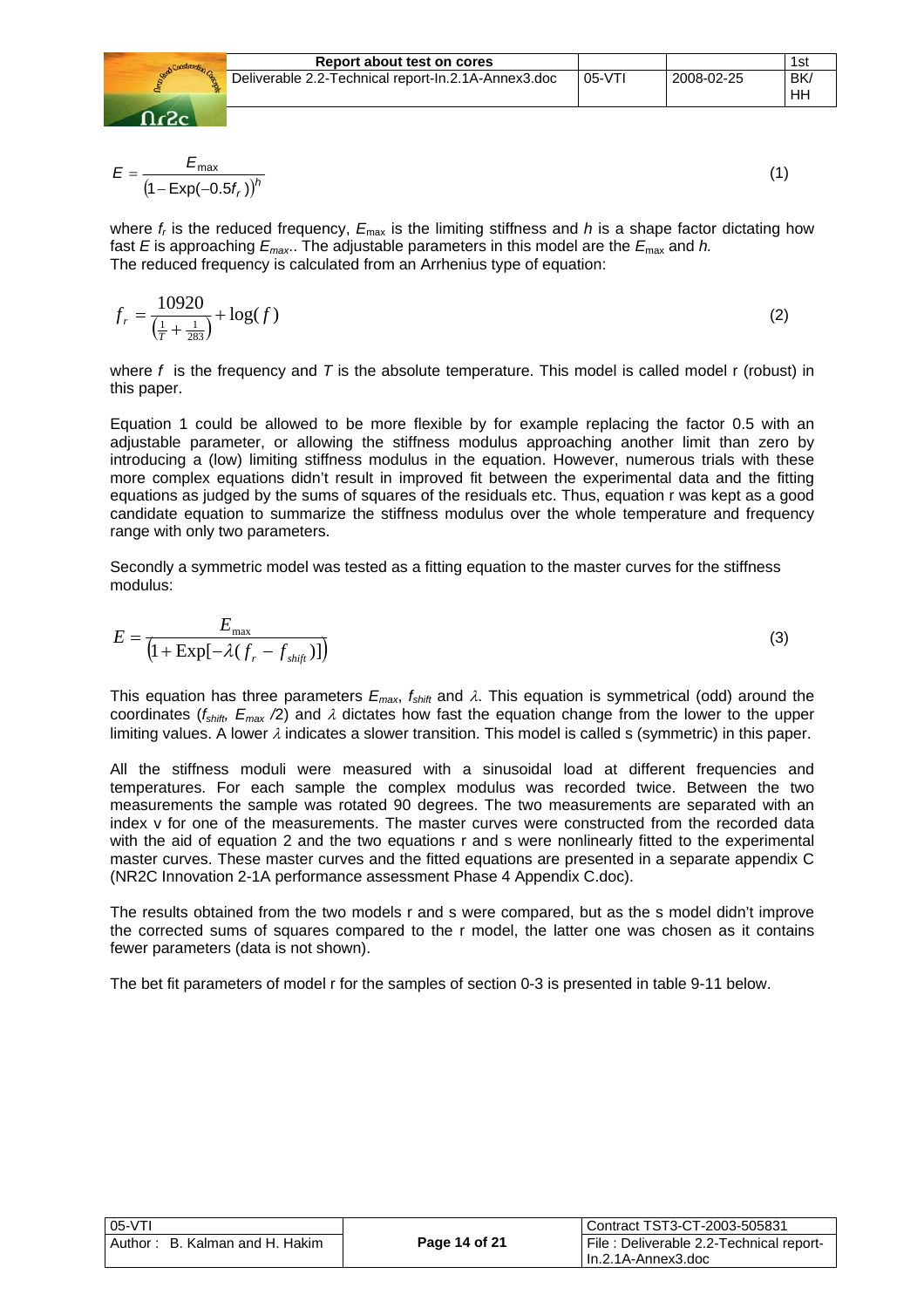

|            | 1st             |
|------------|-----------------|
| 2008-02-25 | <b>BK</b><br>Hh |
|            | $05-YT1$        |

|                       | <b>Sample</b> | Emax (MPa)   | h    |
|-----------------------|---------------|--------------|------|
| 0% RA, between tracks | c13           | 3.14E+04     | 1.70 |
| (Section 0)           | c13 v         | 3.06E+04     | 1.68 |
|                       | c16           | 3.42E+04     | 1.79 |
|                       | c16 v         | 3.49E+04     | 1.92 |
|                       | c18           | $3.16E + 04$ | 1.70 |
|                       | c18 v         | 3.37E+04     | 1.85 |
| 0% RA, in tracks      | c36           | $3.51E + 04$ | 1.71 |
|                       |               |              |      |
| (Section 0)           | c36 v         | 3.30E+04     | 1.66 |
|                       | c37           | 3.18E+04     | 1.72 |
|                       | c37 v         | $3.16E + 04$ | 1.72 |
|                       | c38           | 3.16E+04     | 1.70 |
|                       | c38 v         | 3.26E+04     | 1.81 |
|                       |               |              |      |
| 0% RA, between tracks | c58           | $3.11E + 04$ | 1.64 |
| (Section 0)           | c58 v         | 3.14E+04     | 1.73 |
|                       | c61           | $3.17E + 04$ | 1.73 |
|                       | c61 v         | 3.34E+04     | 1.79 |
|                       | c63           | $3.42E + 04$ | 1.85 |
|                       | c63 v         | $3.32E + 04$ | 1.83 |
|                       |               |              |      |
| 0% RA, in tracks      | c52           | 3.19E+04     | 1.70 |
| (Section 0)           | c52 v         | 3.11E+04     | 1.74 |
|                       | c53           | 2.98E+04     | 1.70 |
|                       | c53 v         | 2.97E+04     | 1.78 |
|                       | c56           | 3.38E+04     | 1.74 |
|                       | c56 v         | 3.47E+04     | 1.78 |

**Table 9** Best fit parameters for the master curves from samples from section 0 with 0 % RA, using the r model, equation 1.

| $05-VT$                            |               | Contract TST3-CT-2003-505831                                    |
|------------------------------------|---------------|-----------------------------------------------------------------|
| B. Kalman and H. Hakim<br>Author : | Page 15 of 21 | File: Deliverable 2.2-Technical report-<br>l In.2.1A-Annex3.doc |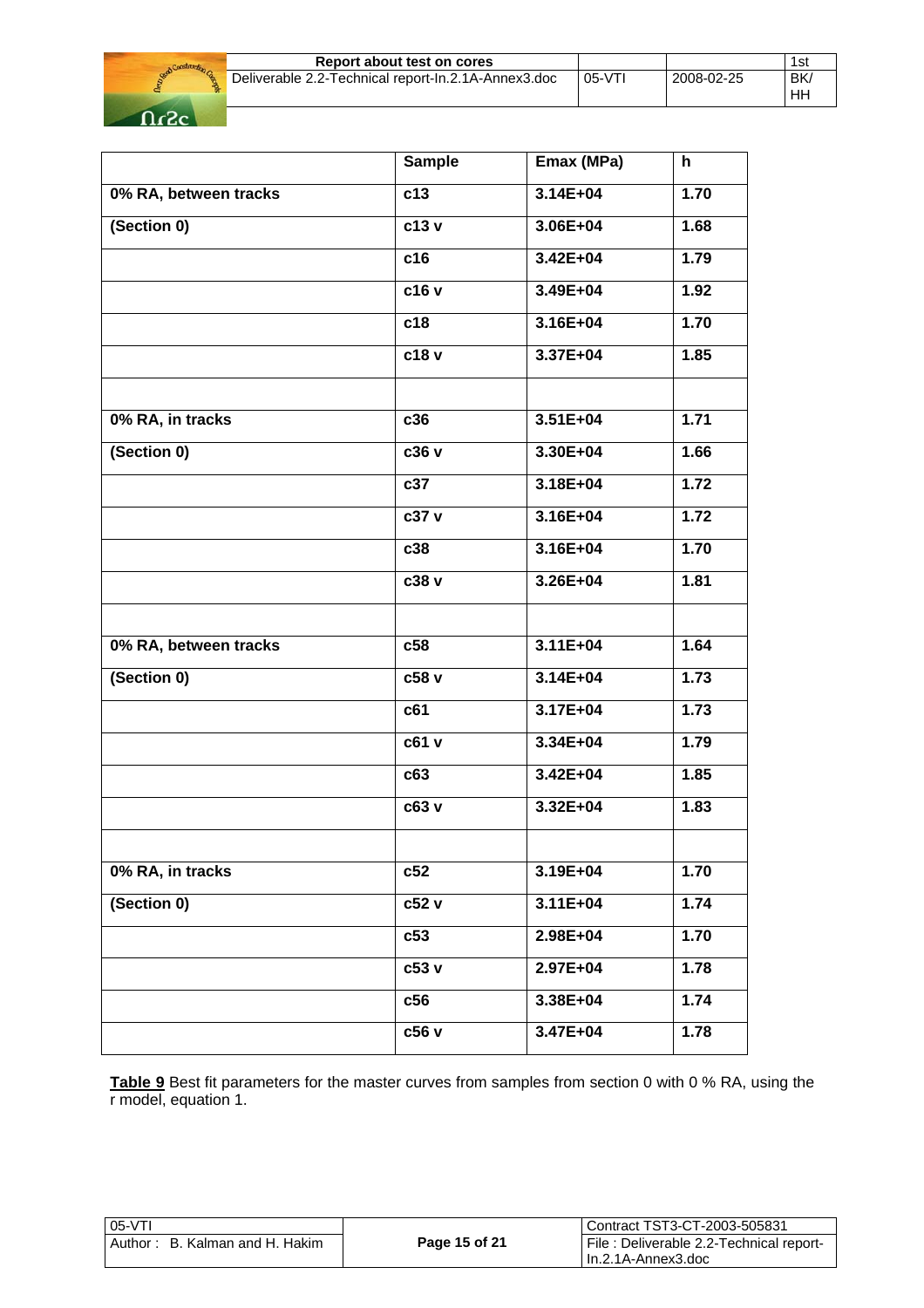

| Report about test on cores                          |          |            | 1si      |
|-----------------------------------------------------|----------|------------|----------|
| Deliverable 2.2-Technical report-In.2.1A-Annex3.doc | $05-VT1$ | 2008-02-25 | BK<br>HН |

|                      | sample | Emax (MPa)   | h    |
|----------------------|--------|--------------|------|
| RA25% between tracks | c23    | 2.53E+04     | 1.85 |
| (Section 1)          | c23 v  | 2.56E+04     | 1.87 |
|                      | c24    | $2.88E + 04$ | 1.72 |
|                      | c24 v  | 3.20E+04     | 1.88 |
|                      | c27    | $2.74E + 04$ | 1.73 |
|                      | c27 v  | $2.75E+04$   | 1.82 |
|                      |        |              |      |
| RA25% between tracks | c70    | $2.35E+04$   | 1.85 |
| (Section 1)          | c70v   | $2.26E + 04$ | 1.84 |
|                      | c73    | $2.72E + 04$ | 1.70 |
|                      | c73v   | $2.72E+04$   | 1.72 |
|                      | c75    | 2.79E+04     | 1.67 |
|                      | c75 v  | 2.77E+04     | 1.66 |
| RA25% in tracks      | c64    | $2.82E + 04$ | 1.68 |
|                      |        |              |      |
| (Section 1)          | c64 v  | 2.99E+04     | 1.78 |
|                      | c65    | $2.84E + 04$ | 1.74 |
|                      | c65v   | 2.70E+04     | 1.72 |
|                      | c68    | $2.66E + 04$ | 1.61 |
|                      | c68 v  | $2.83E+04$   | 1.74 |

**Table 10** Best fit parameters for the master curves from samples from section 1 with 25 % RA, using the r model, equation 1.

| $ 05-VT $                       |               | l Contract TST3-CT-2003-505831          |
|---------------------------------|---------------|-----------------------------------------|
| LAuthor: B. Kalman and H. Hakim | Page 16 of 21 | File: Deliverable 2.2-Technical report- |
|                                 |               | I In.2.1A-Annex3.doc                    |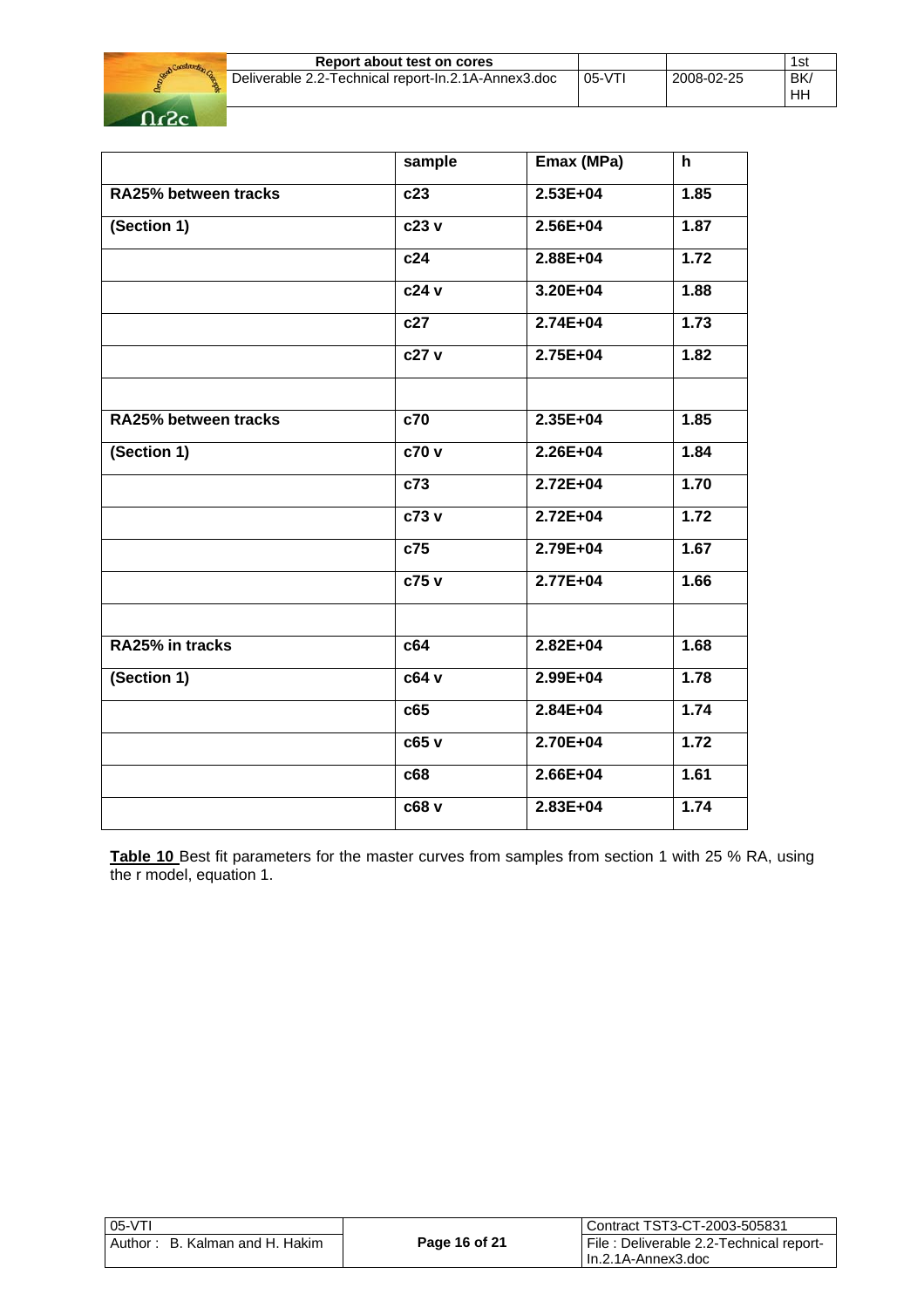

| Report about test on cores                          |          |            | 1si      |
|-----------------------------------------------------|----------|------------|----------|
| Deliverable 2.2-Technical report-In.2.1A-Annex3.doc | $05-VT1$ | 2008-02-25 | BK<br>НH |

|                      | <b>Sample</b>     | Emax (MPa)   | h    |
|----------------------|-------------------|--------------|------|
| RA40% between tracks | c2                | 3.01E+04     | 1.81 |
| (Section 3)          | c2v               | $3.11E + 04$ | 1.96 |
|                      | c3                | 3.26E+04     | 1.91 |
|                      | c3 v              | 3.42E+04     | 2.03 |
|                      | c4                | 2.69E+04     | 1.75 |
|                      | c4 v              | 2.90E+04     | 1.89 |
|                      |                   |              |      |
| RA40% in tracks      | c29               | $2.87E + 04$ | 1.98 |
| (Section 2)          | c29 v             | 2.84E+04     | 1.91 |
|                      | c30               | $3.24E + 04$ | 1.94 |
|                      | $c30\overline{v}$ | $3.14E + 04$ | 1.92 |
|                      | c33               | $3.11E + 04$ | 1.84 |
|                      | c33 v             | 3.28E+04     | 1.95 |
|                      |                   |              |      |
| RA40% in tracks      | c40               | 2.88E+04     | 1.83 |
| (Section 2)          | c40 v             | 2.88E+04     | 1.92 |
|                      | c41               | $3.14E + 04$ | 1.94 |
|                      | c41 v             | $3.04E + 04$ | 1.98 |
|                      | c45               | 3.09E+04     | 1.90 |
|                      | c45v              | $3.08E + 04$ | 1.95 |
|                      |                   |              |      |
| RA40% between tracks | c47               | $3.14E + 04$ | 1.91 |
| (Section 2)          | c47 v             | 3.15E+04     | 1.88 |
|                      | c49               | 3.09E+04     | 1.83 |
|                      | c49 v             | 3.09E+04     | 1.92 |
|                      | c51               | 3.06E+04     | 1.90 |
|                      | c51 v             | 3.26E+04     | 2.00 |
|                      |                   |              |      |

**Table 11** Best fit parameters for the master curves from samples from sections 2 and 3 with 40 % RA, using the r model, equation 1.

| 05-VTI                         |               | l Contract TST3-CT-2003-505831          |
|--------------------------------|---------------|-----------------------------------------|
| Author: B. Kalman and H. Hakim | Page 17 of 21 | File: Deliverable 2.2-Technical report- |
|                                |               | I In.2.1A-Annex3.doc                    |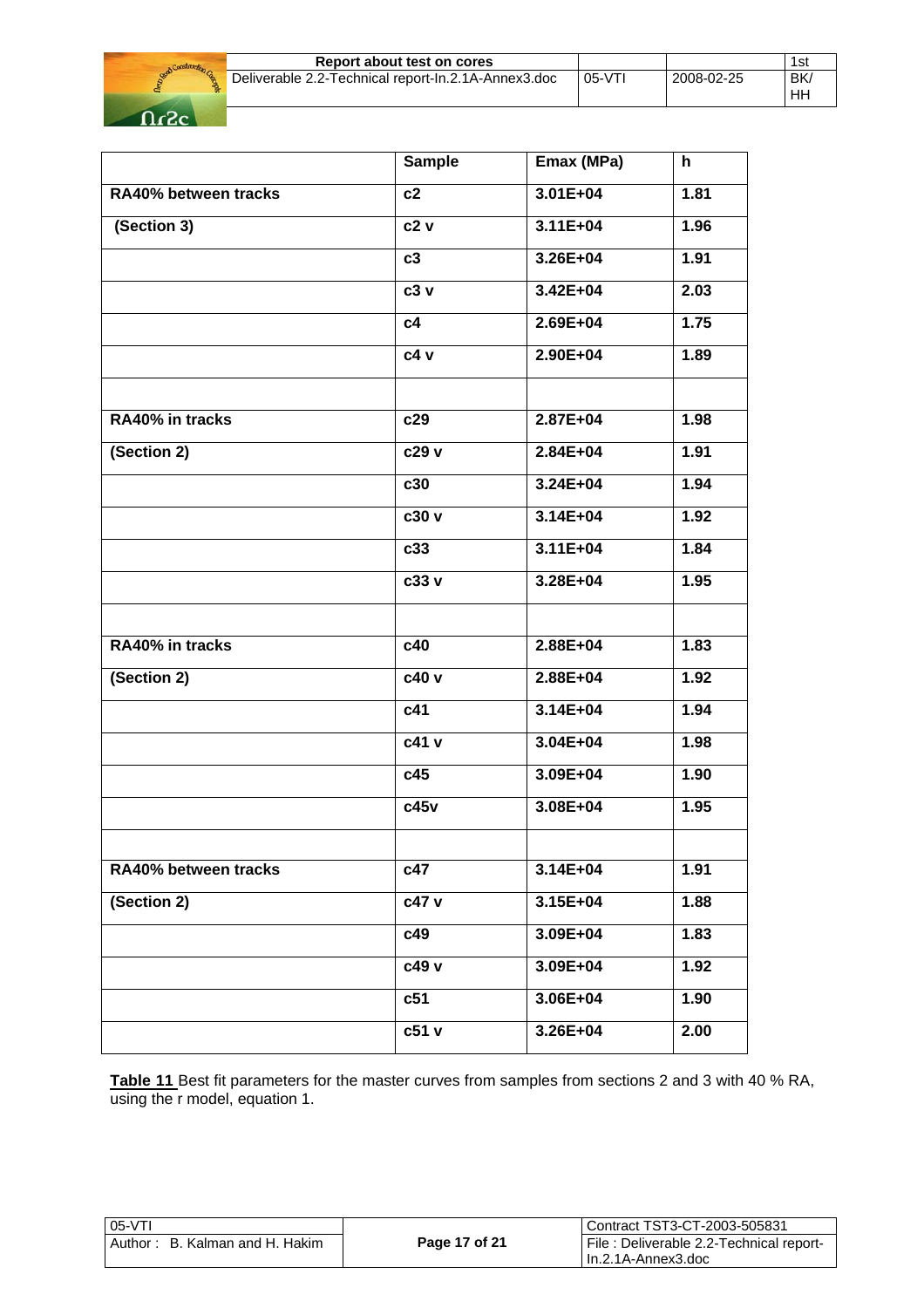

Combining the variances for the repeated measurements on the same sample in the tables 9-11, the estimated variance associated with the nonlinear fit, and the variance between different samples of the same test section, results in an estimation of the total standard deviation.

For a single sample the estimate standard deviation of determine *Emax* and *h* in model r are 1800 MPa and 0.086. For a mean value of two measurements on three different samples are calculated, the estimated standard deviation for *Emax* and *h* in model r are 1100 MPa and 0.058, respectively. Thus the repeatability limit, *r*, for determine *Emax* and *h* using three samples and in total six measurements are 3200 MPa, or 10%, and 0.16, respectively.

A summary of the values obtained for the master curves are presented in table 12.

|                                   | <b>Position</b>                                           | $E_{max}$ (MPa) | $\boldsymbol{h}$ |
|-----------------------------------|-----------------------------------------------------------|-----------------|------------------|
| Section 0, RA 0%                  | Ex wheel path, prior to ALT                               | 3.27E+04        | 1.77             |
|                                   |                                                           |                 |                  |
|                                   | In wheel path, after ALT                                  | $3.26E + 04$    | 1.72             |
|                                   | In wheel path, after ALT and low temperature<br>treatment | $3.18E + 04$    | 1.74             |
|                                   | Ex wheel path, after low temperature treatment            | $3.25E + 04$    | 1.76             |
|                                   | <b>MEAN</b>                                               | $3.24E + 04$    | 1.75             |
|                                   |                                                           |                 |                  |
| Section 1, RA 25%                 | Ex wheel path, prior to ALT                               | 2.78E+04        | 1.72             |
|                                   | In wheel path, after ALT and low temperature<br>treatment | $2.81E + 04$    | 1.71             |
|                                   | Ex wheel path, after low temperature treatment            | 2.60E+04        | 1.74             |
|                                   | <b>MEAN</b>                                               | $2.73E + 04$    | 1.72             |
|                                   |                                                           |                 |                  |
| Section 2 and 3,<br><b>RA 40%</b> | before ALT                                                | $3.06E + 04$    | 1.89             |
|                                   | In wheel path, after ALT                                  | 3.08E+04        | 1.92             |
|                                   | In wheel path, after ALT and low temperature              | $3.02E + 04$    | 1.92             |
|                                   | treatment                                                 |                 |                  |
|                                   | Ex wheel path, after low temperature treatment            | $3.13E + 04$    | 1.91             |
|                                   | <b>MEAN</b>                                               | $3.07E + 04$    | 1.91             |

**Table 12** Best fit of *Emax* and *h* in equation 1 to the master curves describing the stiffness modulus versus the reduced frequency.

From the repeatability limits of *Emax* and *h* and the results presented in table 12 it is now clear that we couldn't detect any change in the stiffness properties for the different sections during the ALT and low temperature tests. However, the sections differ in their stiffness properties, e.g. the section 1 has a lower limiting stiffness than the other sections and the stiffness rises more slowly for sections 2 and 3 when the reduced frequency increases than for sections 0 and 1, although the difference between the sections is almost within the repeatability limit.

Having the repeatability limits as tools for analysis of dissimilarities in the master curves, we could now turn back and look for differences between the material tested in the laboratory prior to the ALT study in LAVOC and the test sections laid at the ALT facility. For the laboratory mix 491 made of Swiss material having 0% of RA in the mix, the mean of the best fit parameters of *Emax* and *h* are 38600 MPa and 1.56 respectively. *Emax* for mix 491 being larger than *Emax* for sections 0 also having 0% RA in the mix. But on the same time *h*=1.56 is also less than 1.75 for the same type of mix. The two differences cancel each other to some extent in the range where the modulus rapidly increases and is probably not of any importance.

| 05-VTI                         |               | l Contract TST3-CT-2003-505831          |
|--------------------------------|---------------|-----------------------------------------|
| Author: B. Kalman and H. Hakim | Page 18 of 21 | File: Deliverable 2.2-Technical report- |
|                                |               | l In.2.1A-Annex3.doc                    |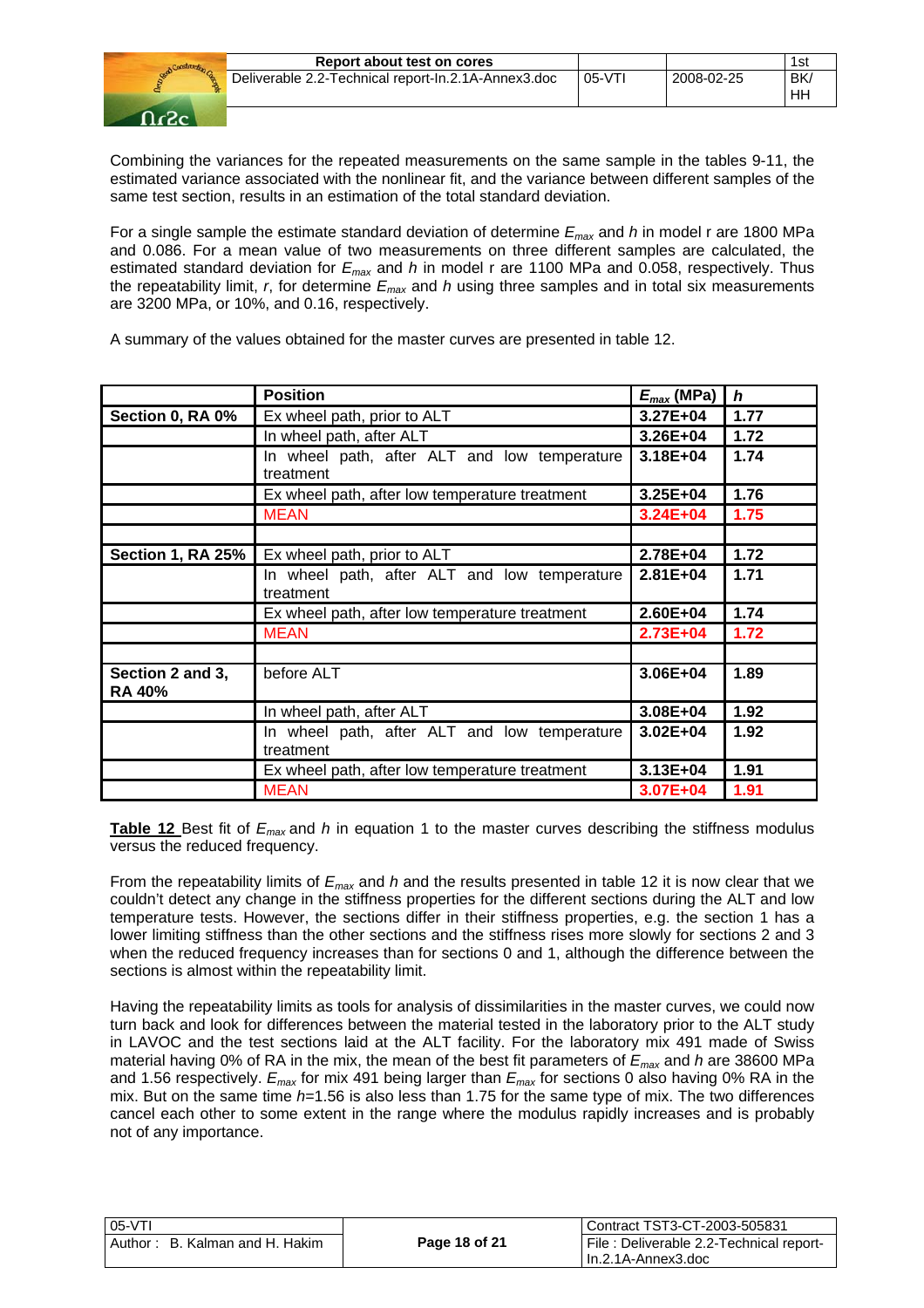

| Report about test on cores                          |          |            | 1st |
|-----------------------------------------------------|----------|------------|-----|
| Deliverable 2.2-Technical report-In.2.1A-Annex3.doc | $05-VT1$ | 2008-02-25 | BK. |
|                                                     |          |            | ΗH  |

For the laboratory mix 499 which is made of Swiss material, having 40% RA in the mix, the *Emax* and *h* are 30900 MPa and 1.87, which is very similar to was recorded for sections 2 and 3, namely 30700 MPa and 1.91.

#### References:

- [1] Kim,R. Y.; Seo, Y.; King, M. and Momen, M., "Dynamic modulus testing of asphalt concrete in indirect tension mode" TRB 2004 Annual Meeting CD-ROM.
- [2] NR2C-report "Innovation 2.1: Low cost pavement construction and maintenance techniques. Part A: Development of high performance underlayers with low cost materials and high percentages of reuse. Phase 2: Mix design and performance assessment with the Swiss materials", by J. De Visser, A. Vanelstraete & S. Vansteenkiste
- [3] NR2C-report "Innovation 2.1: Low cost pavement construction and maintenance techniques. Part A: Development of high performance underlayers with low cost materials and high percentages of reuse. Phase 3: Performance assessment of cored materials from laboratory asphalt mixtures. Interlaboratory comparisons.", by B. Kalman & H. Hakim

| i 05-VTI                       |               | Contract TST3-CT-2003-505831             |
|--------------------------------|---------------|------------------------------------------|
| Author: B. Kalman and H. Hakim | Page 19 of 21 | File : Deliverable 2.2-Technical report- |
|                                |               | l In.2.1A-Annex3.doc                     |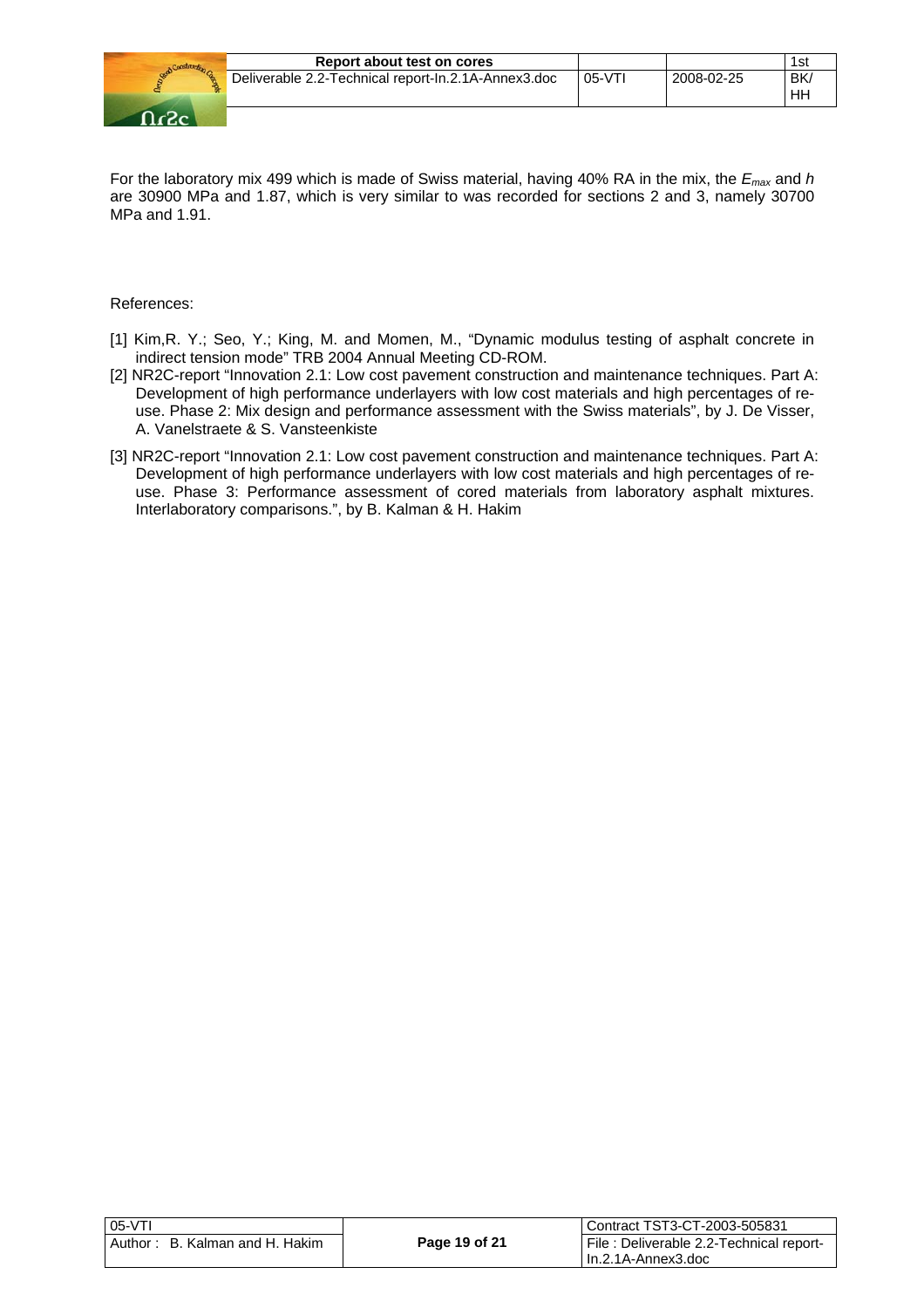|        | Report about test on cores                          |          |            | 1st             |
|--------|-----------------------------------------------------|----------|------------|-----------------|
|        | Deliverable 2.2-Technical report-In.2.1A-Annex3.doc | $05-VT1$ | 2008-02-25 | <b>BK</b><br>HH |
| $\neg$ |                                                     |          |            |                 |



**Appendix A** Position and names of drilled cores prior to the ALT

| $05-VT$                            |               | Contract TST3-CT-2003-505831             |
|------------------------------------|---------------|------------------------------------------|
| B. Kalman and H. Hakim<br>Author : | Page 20 of 21 | File : Deliverable 2.2-Technical report- |
|                                    |               | l In.2.1A-Annex3.doc                     |